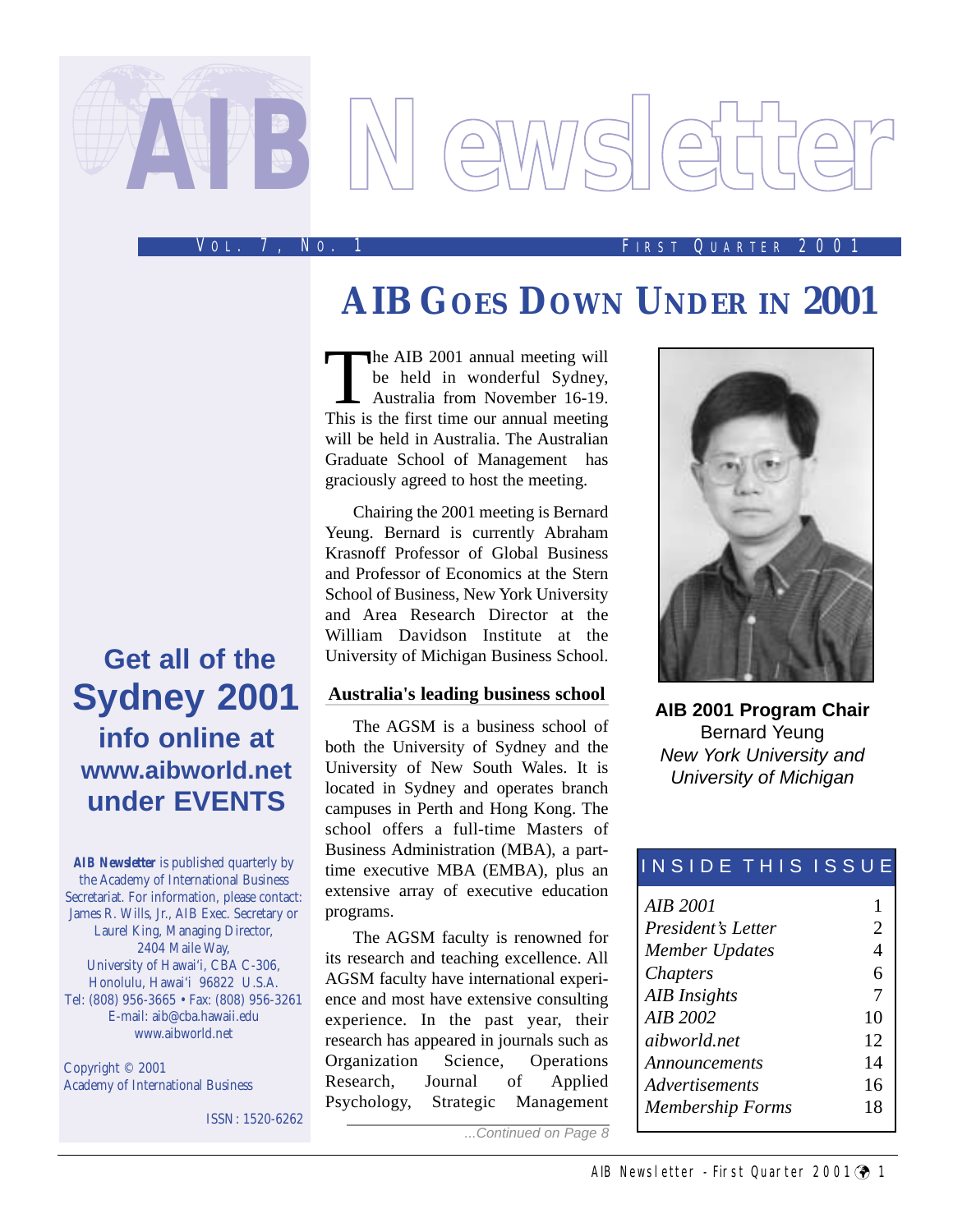#### **EXECUTIVE BOARD**

**President**

Stephen J. Kobrin Wharton School University of Pennsylvania

**Immediate Past President** José de la Torre The Anderson School at UCLA

**Vice President - 2001 Program** Bernard Yeung Stern School, New York University

**Vice President - 2002 Program** Lorraine Eden Mays College, Texas A&M University

**Vice President of Administration** Daniel Van Den Bulcke University of Antwerp - RUCA

**Executive Secretary** James R. Wills, Jr. University of Hawai'i at Manoa

#### **CHAPTER CHAIRPERSONS**

**-South Africa Chapter-**Cyril V. Francis, University of Pretoria **-Japan Chapter-**Masataka Ota, Waseda University **-Korea Chapter-**Dong-Kee Rhee Seoul National University **-Pacific Basin Chapter-**Aspy P. Palia University of Hawai'i at Manoa **-Southeast Asia Chapter-**T.S. Chan Lingnan University, Hong Kong **-Western Europe Chapter-**J.J. Duran Herrera Universidad Autonoma de Madrid

**-United Kingdom Chapter-**James H. Taggart University of Glasgow

**-Canada Chapter-**Terri R. Lituchy, Concordia University

**-Midwest USA Chapter-**Sumit Kundu Saint Louis University

**-Northeast USA Chapter-**Rajib Sanyal The College of New Jersey

**-Southeast USA Chapter-**Robert D. Goddard, III Appalachian State University

**-Southwest USA Chapter-**Syed Tariq Anwar West Texas A&M University

**-Western USA Chapter-** "Ram" Sundaresan Ram **Thunderbird** 

**-Chile Chapter-**Carlos Fuentes Universidad Gabriela Mistral

#### **JOURNAL OF INTERNATIONAL BUSINESS STUDIES**

Thomas L. Brewer, Editor Georgetown University Catherine Langlois, Deputy Editor Georgetown University

**EXECUTIVE SECRETARIAT**

Laurel King, Managing Director

# *L e t t e r f r o m t h e P r e s i d e n t*

Dear Colleagues:

It is with a great sense of pleasure and honor that I begin my two-year term as President of the AIB. When I walked into Vern Terpstra's office in 1972, I was told that membership in what was then the Association for Education in International Business was an absolute necessity if I was going to continue in Michigan's IB Doctoral program. I have never regretted joining AIB, have gotten a great deal from it, and am pleased to have the chance to give something back to our Academy.

The AIB has changed dramatically over the years; in the early 1970s we had about 400 members, virtually all Americans. We are now comprised of over 2600 members in 64 different countries. In those early years international business was "the new, new thing," at least for most Americans, and multinational firms and broadscale direct investment were new for everyone. In most American universities (where AIB had its roots) international business was a very marginal concern. It was not accepted as a legitimate field of study and few academics in the disciplines thought about how their writing and teaching were affected by geographic, social, political and cultural borders.

The founders of AIB fought an uphill battle to get IB, and as important, the international implications of the fundamental business disciplines, integrated into the curriculum. *JIBS* was founded as an outlet for international scholarship that was not being published by the mainstream disciplinebased journals. Well into the 1980s, AIB was a refuge for academics who were interested in things international; a place where one could find common interests and a deep-seated belief in the need to "internationalize" business education and research.

For its first quarter-century, fighting the "good fight" and the difficulty of finding others



AIB President Stephen J. Kobrin

who were internationally minded held AIB together. It provided an *espirit de corps*, a real sense of mission and purpose for our organization and its members.

The world about us has changed dramatically. Most of our colleagues realize that business is international and that considering marketing, finance or operations in only one country is like shining a pen-light on a small part of a picture. The mainstream academic organizations are incorporating international sessions into their meetings and the mainstream journals are publishing international articles. It is hard to get away from discussions of globalization – or demonstrations against it – regardless of how hard one tries. The world, and our academic reflections of it, have become inherently international.

AIB and our members, individually and collectively, played a major role in the internationalization of busi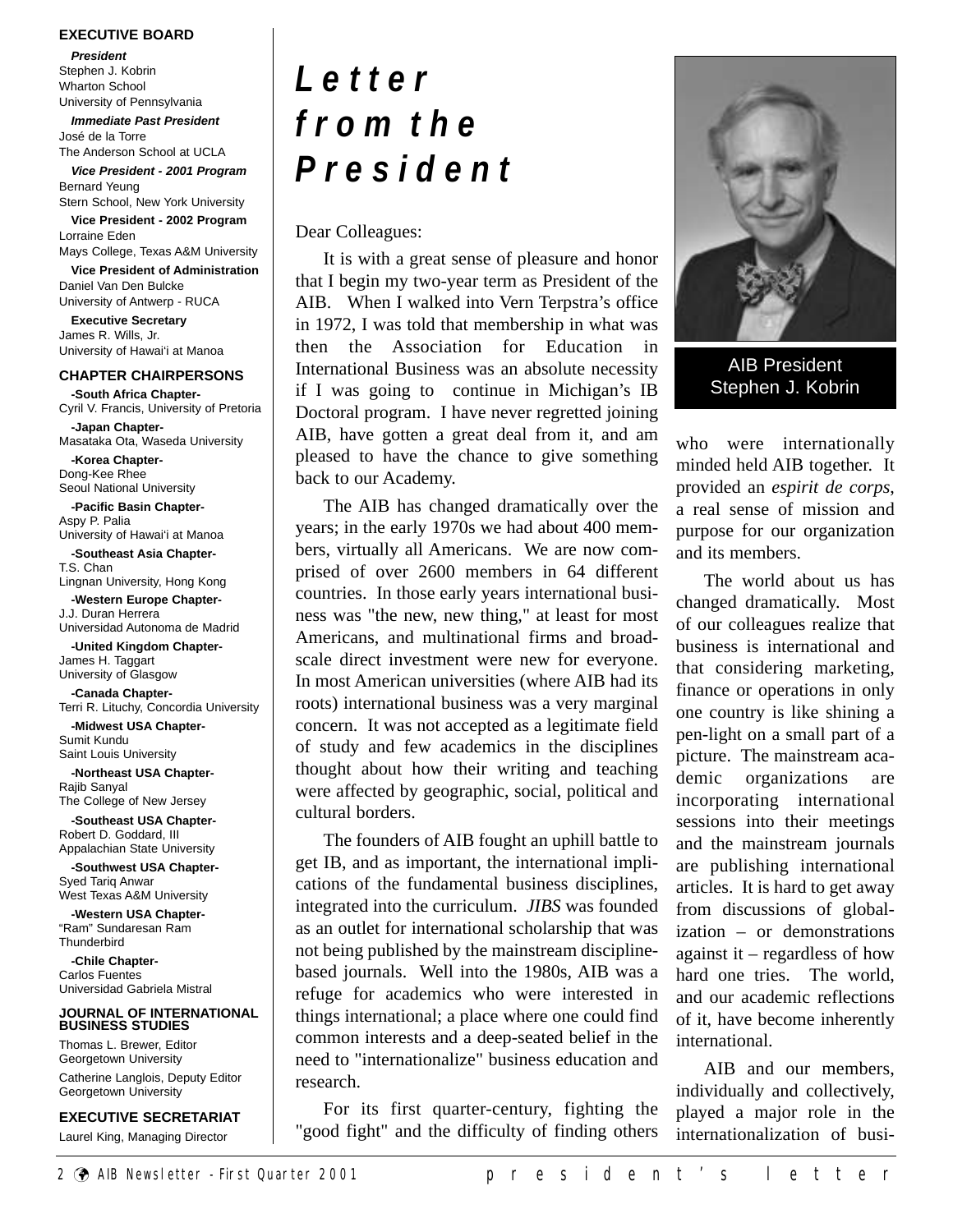ness education. We should be proud of the distance we have traveled and what we have accomplished. However, there is always a danger that you will get what you wish for. To some extent, we are now left with a feeling that we have accomplished what we have set out to do. While I believe that AIB is in very solid shape – attendance at the Phoenix meeting set a record – we all feel sense of "mission slip," both for our organization

and its journal. What is the role of an international organization in a  $\bigcup_{n=1}^{\infty}$  world that is increasingly international? world that is increasingly international?

The answer is important. There is an old saying that when you see a dog dance you are so impressed with what it is doing that you are not concerned about the quality of the performance. Well, I would like to suggest that AIB has a major role in directing attention to the quality of the performance. There are all sorts of challenges facing us, among them:

**★ Keeping focused.** While dot coms have become dot bombs, there is still a tendency at many of our schools to think about internationalization as "last year's thing." To focus on technology, entrepreneurship or whatever at the expense of international. However, globalization is irreversible; it is here to stay and will entail major systemic change in the organization of economics and politics. We, both individually and collectively, need to make sure our schools, our colleagues and most important, our students stay focused on the international implications of whatever they are doing.

◆ **Deep integration**. Globalization is blurring, if not eliminating, the line between the domestic and international; it is linking societies, cultures and people directly. AIB is uniquely positioned to "walk the walk" in this regard as it is comprised of organizations and members in a large number of countries and is one of the few academic organizations that aspires to be truly international. We can do a lot more to extend our membership as broadly as possible and to make sure that all of our members are involved in the Academy. Our 2001 annual meeting in Sydney will help with that task. Furthermore, Danny Van Den Bulcke, our Vice President for Administration, is leading a major effort

to extend AIB's organizational reach into many new countries.

◆ Interdisciplinary reach. AIB should reach out to other academic organizations that are internationally oriented. Globalization and multinational enterprises are on everyone's agenda at this point and our research and teaching would benefit greatly from learning

Most of our colleagues realize that business is international and that considering marketing, finance or operations in only one country is like shining a pen-light on a small part of a picture.

about others' viewpoints and ideas. Our 2002 meeting in San Juan might provide an excellent opportunity to get scholars from other disciplines involved, especially as its theme is "Geographies and International Business." Lorraine Eden has already invited academics from the International Studies Association to join us in Puerto Rico and I am sure there are other groups with whom we overlap intellectually who would be interested.

#### **★ Path-breaking internation-**

**al research and teaching**. No one ever said that solid international research and teaching were easy. AIB and *JIBS* could have a major role in developing new research methodologies and approaches and new modes of interdisciplinary and international cooperation in teaching as well as scholarship. This is the theme of the 2001 AIB meeting in Sydney organized by Bernie Yeung and I look forward to seeing everyone there.

,,

These are just some ideas among many, many possibilities. Where we are going is as, if not more, exciting than where we have been. The first meeting of AIB's new Executive Board will take place in Philadelphia (a mere coincidence) in May and we will take that opportunity to set an agenda for what we would like to accomplish in what will be a very short two years. Please get in touch with any or all of us with any thoughts that you might have in this regard. I speak for the entire Executive Board in saying that we look forward to serving our membership and our Academy during our term in office.

Best regards,

teve

Steve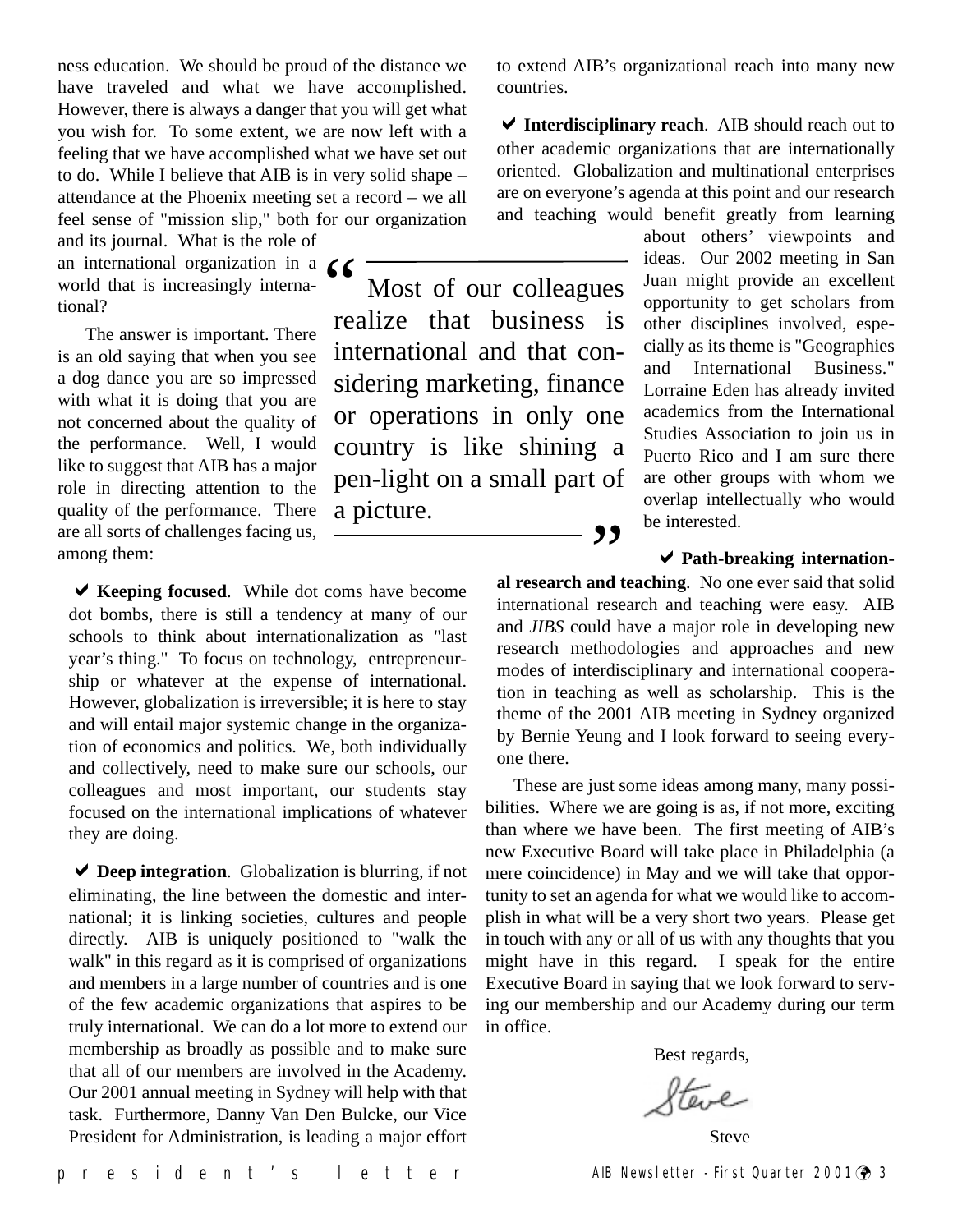

**RAJ AGGARWAL**, Firestone Chair in Finance at the Graduate School of Business at Kent State University, has won the international Larosiere award for his essay, "The Tragic Nature of the Asian Economic Crises: The Role of Positive Feedback Cycles in Global Finance" at a ceremony held at President Vaclav Havel's home, the historic Prague Castle in the Czech Republic. The Larosiere award, sponsored by the Institute of International Finance, is to honor Mr. Jacques de Larosiere, the former Managing Director of the International Monetary Fund, Governor of the Banque de France, and President of the European Bank for Reconstruction and Development. The dinner awards ceremony held in the baroque Spanish ballroom on September 23, 2000, was in conjunction with the 2000 annual meetings of the World Bank and International Monetary Fund, and attended by heads of many of the world's major investment and commercial banks, finance ministers, and senior European Central Bank, World Bank, and IMF officials. In presenting the award, Toyoo Gyohten, the former Japanese finance minister and the head of the awards jury, read out for the assembled guests Raj's background a short summary of his essay. For more information, please visit his web site at www.business.kent.edu/dean/firestone/index.asp.

**T.S. CHAN** was nominated and elected as the next Chair of the AIB Southeast Asia Region starting January 2001. Professor Chan is a founder of the Southeast Asia Region Chapter and has been assisting the Chapter to develop throughout the 80s. He is now the Associate Vice President and Professor of Marketing at Lingnan University in Hong Kong.

**HARRY G. HARRIS**, Visiting Professor at the University of California, Davis, traveled to Korea and Japan in November 2000 for management development and consultancy projects in the private sector. He also participated in a colloquium on strategic management organized by the Institute for International Economic Studies (IIES) in Tokyo. In February 2001, Harry traveled to Bangkok on a lecture program organized by the State Department. His presentations focused on current world trade policies and globalization issues.

**MICHAEL S. MINOR**, Professor of Marketing and International Business at the University of Texas-Pan American, has moved from department chair to Director of the Ph.D. Program in international business.

**MASATAKA OTA**, will be moving back to Waseda University in late March 2001 after two years at MIT's Sloan School as visiting scholar on sabbatical leave.

**JERYL WHITELOCK**, Professor of International Marketing at the University of Salford, UK has been elected a Fellow of the Royal Society for the encouragement of Arts, Manufactures and Commerce (RSA). The RSA was founded in the UK in 1754 by William Shipley to "embolden enterprise, enlarge science, refine art, improve our manufactures and extend our commerce." Past Fellows include Benjamin Franklin, Adam Smith, Josiah Wedgwood, Michael Faraday, Joshua Reynolds and Charles Dickens. Today's Fellows come from all walks of life but have in common a record of achievement and an ability to make a difference.

# **JUST OFF THE PRESS**

**KIP BECKER**, Boston University, has edited *Culture and International Business* (The Haworth Press, Inc. 2000; IBSN 0-7890-0969-2; 160pp). A genuinely multinational effort, the seven chapters of the book were written by authors representing five nations on three continents. For a complete list of contents, please visit the Haworth web site at www.HaworthPress.com. This book is designed to help you understand a wide range of issues from several geographic areas that affect everyone doing business in the new global economy. To order, please visit www.haworthpressinc.com, (tel) 607-722-5857 ext.321 or email mtatich@haworthpressinc.com

**PETER GEIB**, Moorhead State University, Minnesota, and **LUCIE PFAFF**, College of Mount Saint Vincent, New York, have edited *Strategic Management in Central and Eastern Europe* (The Haworth Press, Inc. 2000; ISBN 0-7890-0994-3, 89pp). The book examines the problems and opportunities for strategic management within the context of transition economies of the Czech Republic, Poland, Hungary, and the former East Germany. The book focuses on the strategic perspective of American companies and international firms considering Central European markets, but the analysis has applications for firms originating in that area as well. To order, please visit www.haworthpressinc.com, or call 607-722-5857 ext.321 or email mtatich@haworthpressinc.com

**USHA C.V. HALEY**, University of Tennessee, Knoxville, has just published a book, *Multinational Corporations in Political Environments: Ethics, Values and Strategies* (World Scientific Publishing; ISBN 9810244274). The book advances and tests a theory of why foreign corporations leave host states. It proposes a theory of how different stakeholders' values and ethics shape multinationals' strategic leaving behaviors, and it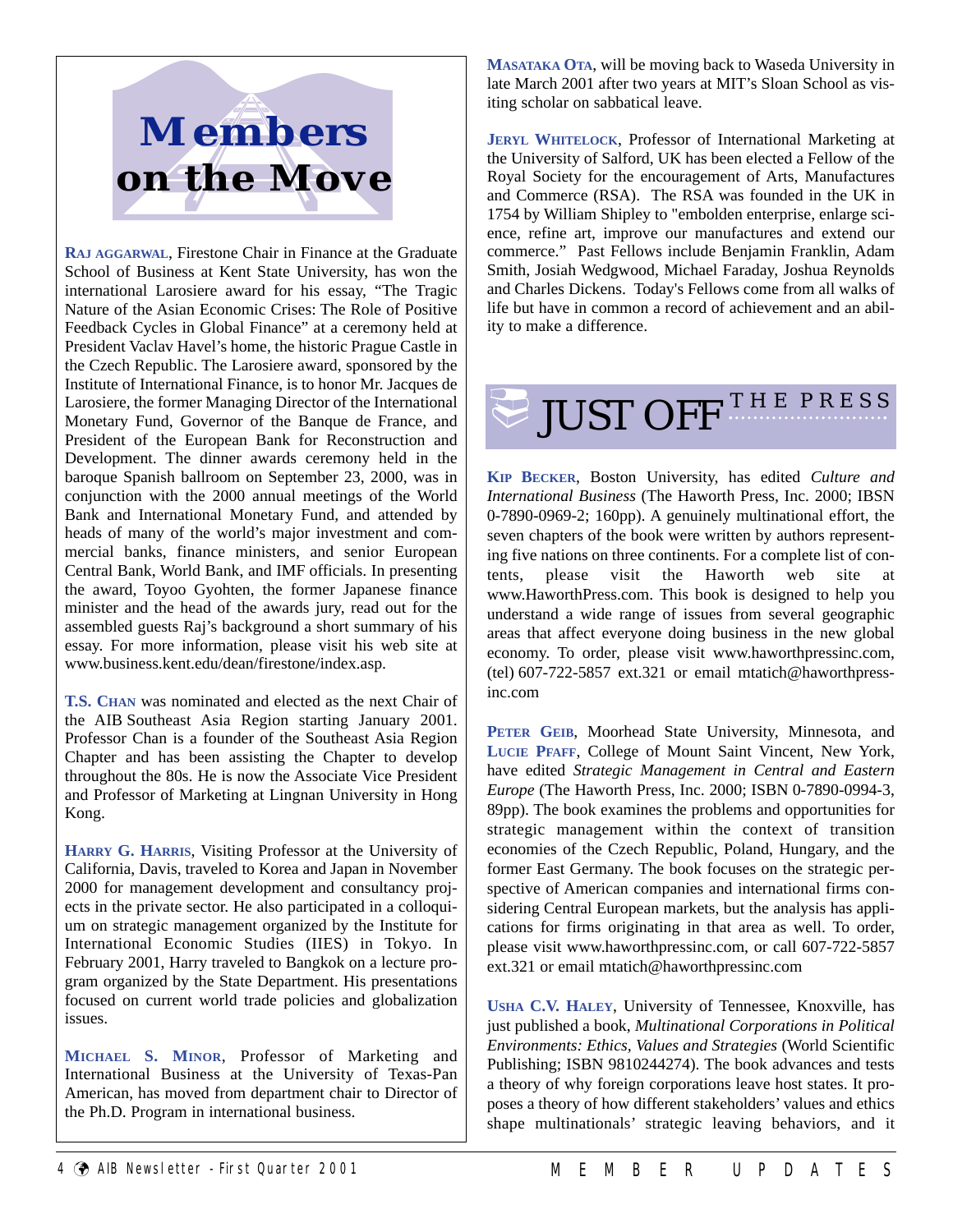explores implications for recent stakeholders' attempts at influencing multinationals and governments, such as Nike in Asia and Myanmar's government, through sanctions, resolutions, and boycotts.

**MASOUD KAVOOSSI**, Howard University, has recently published *The Globalization of Business and the Middle East - Opportunities and Constraints* (Greenwood Publishing, 2000; ISBN 1-56720-203-9). The book examines the development of the region's business environment and the conditions that uniquely impact its growth. The book offers a unique perspective on select topics such as regional integration among Arab states on the Persian Gulf or within the Economic Cooperation Organization surrounding the Caspian Sea. It includes a look at Islamic management, human resource, banking, marketing, and advertising practices. Designed for scholars of international business, this book will also appeal to practitioners seeking a better understanding of this incredibly vital area of world business. To order, please contact the publisher at Tel: (203) 226-3571 (Fax) (203) 222-1502, www.greenwood.com

**MICHEL M. KOSTECKI**, Université de Neuchâtel in Switzerland, is the author of the recently published *International Marketing and the Trading System, Geneva, International Trade Centre (*UNCTAD/WTO; ISBN 92-9137- 15-2, xvi- 219 pages). This is one of the first books dealing with the marketing implications of the World Trade Organization (WTO) and several other international arrangements for trade. The unique feature of the volume is its focus on the managerial response to the regulatory challenge in global markets. A reference book, it offers full coverage of both marketing principles and key managerial decisions facing enterprises in the international regulatory environment. The study is based on 100 in-depth interviews with managers in developing and transition economies and a series of 18 case studies commissioned within a WTO/World Bank project. To order, visit the ITC's web site at www.itc.org

**MICHAEL S. MINOR**, Professor Marketing and International Business at the University of Texas-Pan American, has just published *Consumer Behavior: A Framework* (Prentice Hall, 2001; ISBN 0-13-016972-2) with coauthor **JOHN C. MOWEN** of Oklahoma State University.

**ASEEM PRAKASH**, The George Washington University, announces his book, *Greening the Firm* (Cambridge University Press, ISBN 0-521-66487x paperback). This book examines why firms selectively adopt "beyond-compliance" environmental policies, the ones that are more stringent than the requirements of extant laws. It employs a new-institutionalist perspective and also draws insights from sociological institutional theory and stakeholder theory. It argues that existing explanations, especially neoclassical economic theory, based on factors external to firms are under-specified. Consequently, a focus on internal dynamics is also required. "Beyond-compliance" policies are adopted, if at all, due to two types of intra-firm processes: power-based and leadershipbased. This book focuses on ten cases in two multinational firms: Baxter International Inc. and Eli Lilly and Company. Data was collected by interviewing numerous managers, attending environmental policy-making meetings, and examining internal documents. Consequently, this book is one of the select few that actually examine the internal working of firms on environmental issues in a theoretically rigorous way. It makes significant conceptual contributions to a broader set of literature often subsumed under the "theory of firm." Its findings and conclusions are generalizable across firms and issue areas.

**RAJIB SANYAL**, School of Business at The College of New Jersey, has just published a textbook, *International Management: A Strategic Perspective* (Prentice Hall, ISBN 0- 201-47153-1).

**KIM SJOSTROM**, Finland, has compiled a much-needed collection about contemporary research in logistical packaging, *Packaging Logistics Review* (Edita Helsinki & Econpap, 2000; ISBN 951-98556-0-2, 106pp). Packaging logistics knows no national or cultural borders - the field is inherently international, and has a widely global composition of authors. To purchase copies, please contact the distributor, Econpap, at Anjas 3 A 33, 02230 Espoo, Finland, email: econpap@yahoo.com

**PAZ ESTRELLA TOLENTINO**, University of London, is proud to announce the publication of *Multinational Corporations: Emergence and Evolution*, (London and New York: Routledge, 2000. Foreword by John Cantwell; IBSN: 0-415- 14575-9, 471pp). The book extends current macroeconomic theories of international production by examining the emergence and evolution of multinational corporations based in eleven developed and developing countries of widely divergent patterns of national development. In advancing a conceptual framework to analyze the process of emergence and evolution of multinational corporations over the course of more than two centuries, the book also promotes the advancement of current knowledge of an important aspect of international business history.

*In Sympathy*

We express our condolences on the passing of:

**DR. BRIJ NINO KUMAR**, Friedrich-Alexander-Universitat Erlangen-Nurnberg at Betriebswirtschaftliches Institut (June 2000)

**DR. JEFFREY BRACKER**, Brown and Williamson Professor of Entrepreneurship and chair of the Management Department of the University of Louisville (October 2000)

Both have been faithful AIB members for over 15 years. We extend our sympathies to their loved ones. They will be greatly missed by their colleagues in the AIB.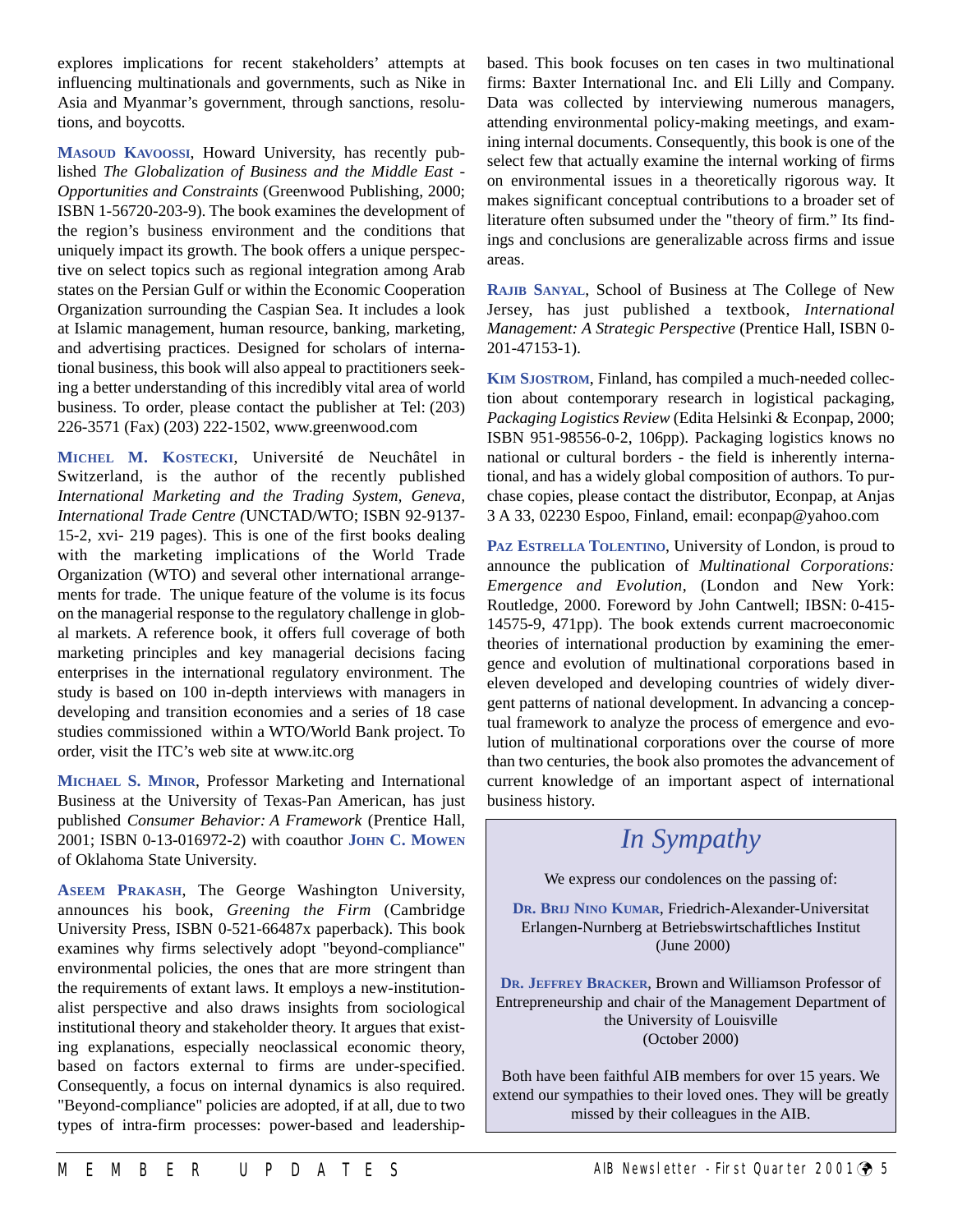# N E W M EMBERS

*Members joining from December 19, 2000 to Feb 27, 2001*

Sonja Ahtiainnen William Andrews Marca M. Bear Sandra S. Beattie Annette J. Begley Patrick Brennan Gary Burke Jagdeep S. Chhokar Kisung Chung Cheng Chuyang Boisin Clifford Denise M. Cobian-**Ouinones** Thomas J Condren Paul Anthony Coyle Marting Crawford Liam Curran Tom S. Dewitt Noelle Douglas Siobhan S. Downey Miles B. Drenth Scott J. Dubin Michael Enright Jennifer Foo Michael Gallagher Sharon Gill Michael Gillespie Shane F. Glackin Yaping Gong Simon C. Gray Edel Griffin Birgitte Grogaard Warren E. Harris Jonathan Henderson Charles Hill George Hsu Tara T. Hutton Kene Jay Peter A. Kaufman John F. Keogh

Annette R. Kildunne Michelle Lafferty **McGuinness** Michel Laroche Mei-hui Lee Paul Lennon Lei Li Garry D. Martin Henrik Mathiesen Thomas T. Mc Callion Karen MC Cormick Margaret McDaid Marie Mooney Lucia Moran Tracy L. Morse Thomas Mueller Jennifer Nevins Damian D. Nicell Bea K.L. Nolan-**Teerlinck** Scott Norwood Declan G. O'Hare Saul D. Oliveros Steven Paulson John Power Norberto C. Rodriguez Dale H. Shao Howard J. Shatz Amitabh Singh Minna Soderqvist Suh Taewon Hideki Takei Masato Tsukiji Mary Anne Watson Allison D. Watts Yolanda Wilcox Haw-Jan Wu Yang N.A. Xia Ye Zhen

## SOUTHEAST ASIA

#### **ANNUAL MEETING July 4-6, 2001 Kempinski Hotel, Jakarta, Indonesia**

The University of Wollongong, Australia and the University of Indonesia offer an invitation to you to join us at the 2001 Conference of AIBSEAR: "Business Alliance for Knowledge and Development: Inter-firm, inter-sectoral and cross-cultural challenges in the Asia-Pacific." This is the first time that the Conference of the AIBSEAR has been held in Indonesia. The conference aims to bring together academic researchers, business entrepreneurs, researchers, policy makers, management practitioners, and consultants. We hope to attract a wide range of participants from around our region and the globe. The theme of the conference has been carefully chosen to encompass a range of issues that are very relevant to inter-firm, inter-sectoral and international knowledge-based alliances.

The Kempinski Hotel forms the ideal venue for the conference. Located in the heart of the Jakarta business district, all rooms and apartments have a spectacular view over the city. There are also many other quality hotels in close proximity.

For more information, please contact Eka Yoshida, University of Wollongong (uowjkt@cbn.net.id); Assoc. Prof. Tim Turpin, University of Wollongong (tturpin@uow.edu.au); or Mr. Matt Ngui, University of Wollongong (mngui@uow.edu.au).



The 2001 annual meeting of the AIB-SE, will be held in New Orleans, LA as part of the Allied Southern Business Association on November 6-11, 2001. You are invited to submit papers and/or panel proposals that deal with any international business topic. A Proceedings issue is published with the accepted paper submissions. Three (3) copies of the full paper, or at least a detailed abstract of not less than six (6) pages, must be received no later than **June 9, 2001**.

All submissions, as well as notifications of interest in serving as chairs or discussants, should be sent directly to the Chair.

> Dr. Robert D. Goddard Chair, AIB-SE Chapter Department of Management Appalachian State University Boone, North Carolina 28608 Email: goddardrd@appstate.edu Telephone: (828) 262-6230 Fax: (828) 265-8685

For more information about the activities of the Southeast chapter, please visit the Southeast Chapter web site at http://www.unf.edu/coba/intlbus/aib-se/default.htm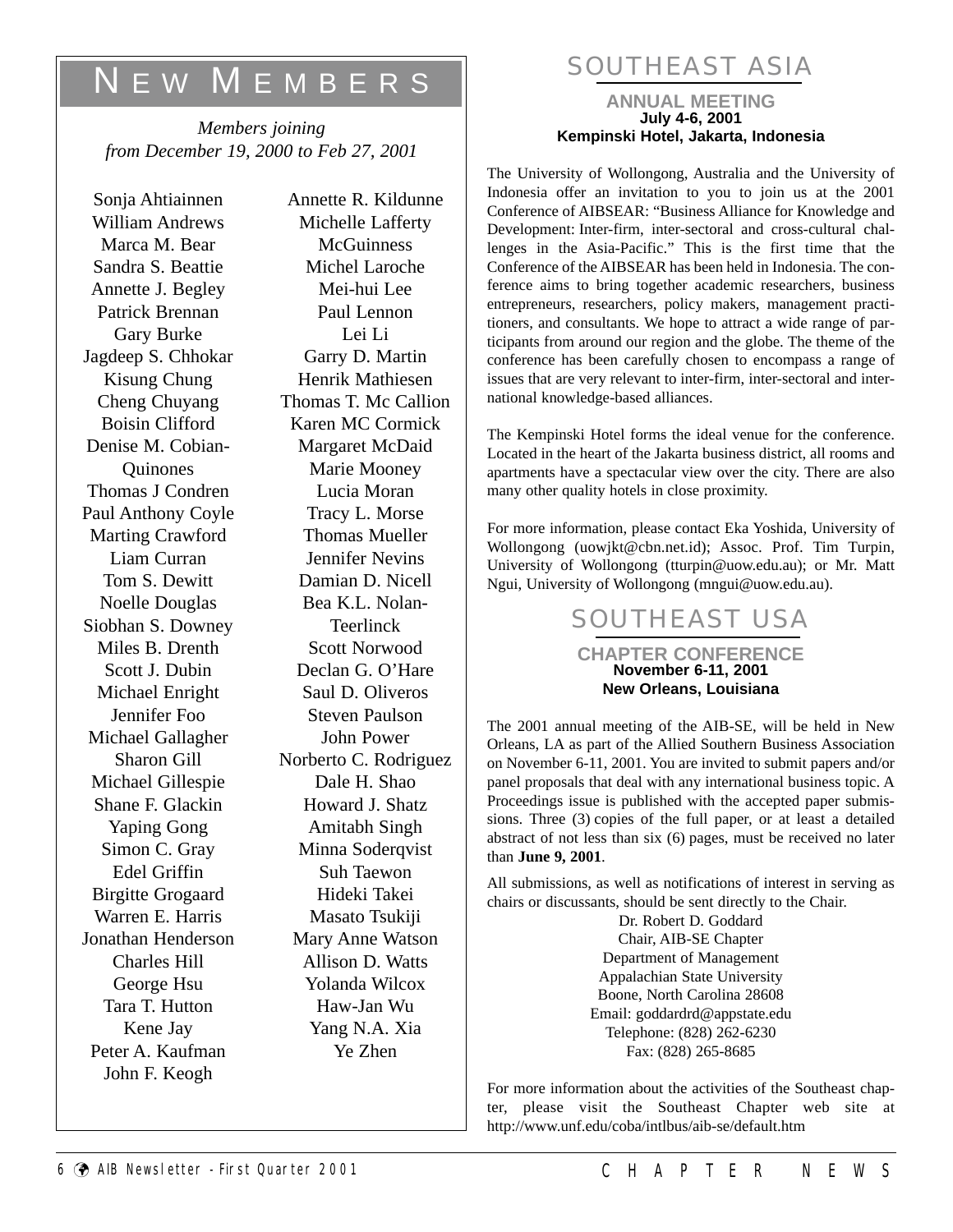# **AIB** *Insights* **Calling All Authors!**

*Insights*

#### Announcing an exciting new newsletter section - AIB *Insights*.

- AIB *Insights*.<br>
Insights will be an insert to the AIB Newsletter.<br>
Its objective is captured in the name *Insights*<br>
articles will be insightful pieces dealing with<br>
research, teaching, and administrative topics of<br>
int *Insights* will be an insert to the AIB Newsletter. Its objective is captured in the name *Insights* articles will be insightful pieces dealing with research, teaching, and administrative topics of interest to members around the world. Articles will not replace submissions to the Newsletter or to JIBS - rather, articles will aim to provide insights that newsletter items and journal papers do not encompass. *Insights* will be edited by Betty Jane (BJ) Punnett, assisted by an Advisory Board consisting of Jagdeep Chhokar, Terry Jackson, David Ricks, and Paul Simmonds. BJ, together with the Advisory Board and Laurel King, will identify topics for *Insights* and will seek submissions and contributions over the coming months. Please contact BJ (Eureka@caribsurf.com) or any member of the Advisory Board with suggestions for topics and contributors. Watch this space and AIB-L for updates and Calls for Submissions.

2001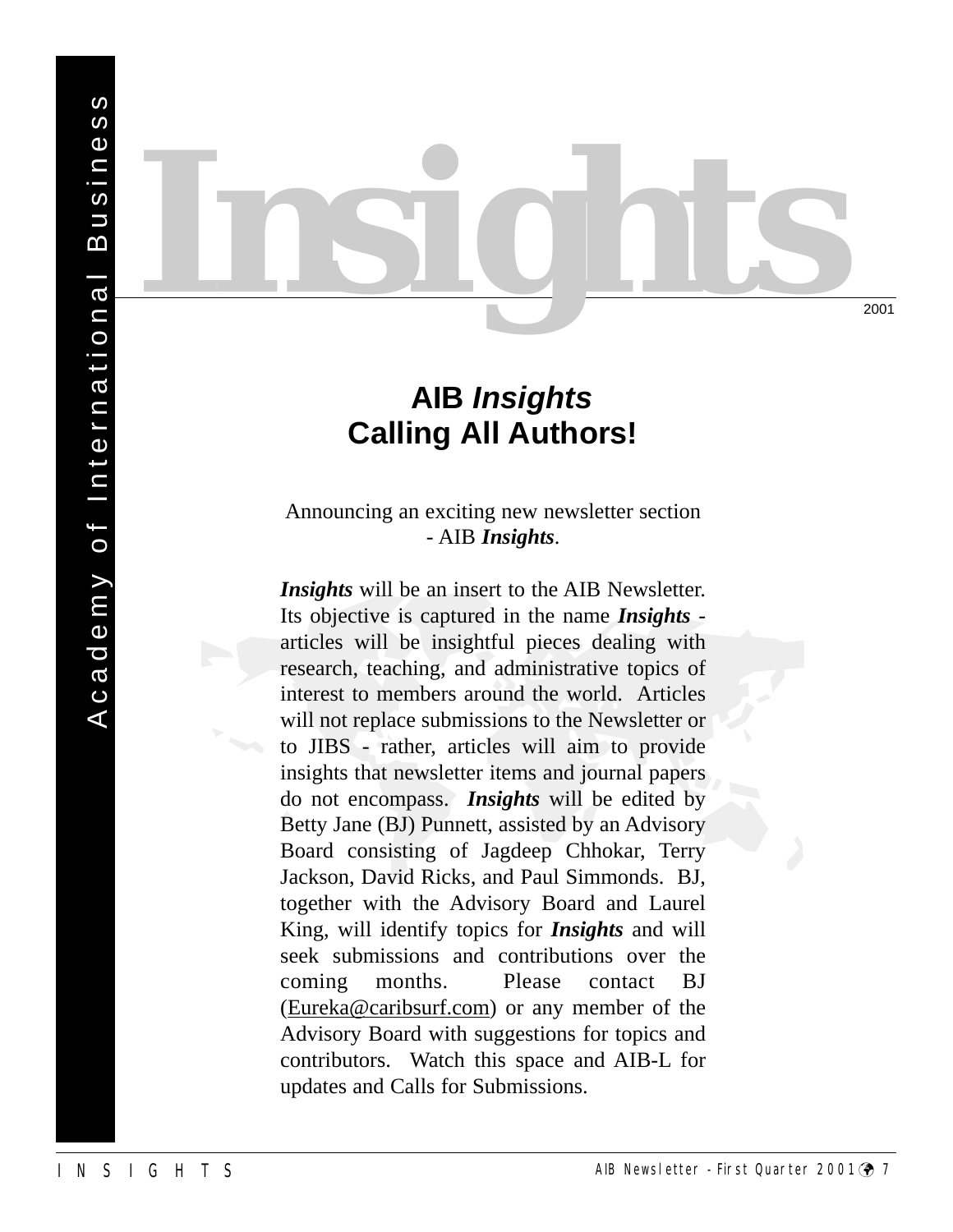#### ...Continued from Page 1

Journal, Management Science, Journal of the American Statistical Association, Journal of Marketing, Academy of Management Review, and Organizational Behaviour and Human Decision Processes

The AGSM values its strong and varied links with business and the significant contribution industry makes to the overall direction of the school. Students benefit from the AGSM's relationships through the school's Advisory Council, comprised of 50 business and opinion leaders. This relationship is further strengthened by the AGSM's more than 100 executive programs, its venture capital incubator operations, and extensive research outreach programs.

Like Australia itself, the AGSM is multicultural. Fiftyone percent of the School's MBA graduates are from the Asia Pacific region, 19 percent from Europe and 6 percent from North America. In July 2000, the AGSM opened its MBA Program office in Hong Kong, offering face-to-face teaching of its EMBA course and executive programs. The office is a central management centre for the school's operations throughout Asia. In 1999, the magazine Asia Inc rated the school number one in faculty reputation, research, executive programs, and MBA programs, earning it an overall rating as second among Asian business schools.

#### **Visiting Sydney in 2001**

Participants in the AIB conference in Sydney are encouraged to take advantage of their trip and make time to experience some of Sydney's and Australia's attractions. Apart from Sydney, visitors can easily visit two of the Natural Wonders of the World – the Great Barrier Reef and Uluru (Ayers Rock) – go through the Hunter Valley Wine Country and experience some of the ancient Aboriginal culture.

Sydney is one of the world's greatest cities. Beautifully situated on the deepest natural harbour in the world, there are few more spectacular settings elsewhere on the globe. Sydney Harbour is the hub of the city. Everyday it is crisscrossed with ferries that give way to ocean liners and commercial vessels. On weekends, the waters of Port Jackson host a vast number of sailing craft with bright spinnakers racing for line honours or just out for a day's sailing.

Sydney's multi-culturalism is reflected in the extensive variety of cultural, entertainment and culinary experiences available to visitors. You can experience everything from the best Asian, Middle Eastern, Mediterranean, and European cuisine, as well as the traditional Australian steak and some of the world's best seafood. And all this is priced to suit any budget.

Aerial view of Sydney



Sydney is also the home of internationally recognised performance companies such as the Australian Opera, the Sydney Symphony Orchestra, the Bell Shakespeare Company, the Bangarra Dance Company and the Sydney Theatre Company, as well as many other nationally acclaimed theatre companies and performers.

The best way to see Sydney is on foot or from the water on a ferry. Take advantage of Sydney's natural heritage and walk through some of the preserved bushland of the Sydney Harbour National Park around Bradley's Head or Watsons Bay. Or take in the views of the Pacific Ocean from the walkway between Coogee Beach and Bondi Beach. Walk through the Rocks and Millers Point, the oldest part of Sydney, and cool off at the Hero of Waterloo or the Lord Nelson Brewery Hotels, two of Sydney's oldest pubs. Go swimming at one of the many beaches around Sydney or walk across the Harbour Bridge (known locally as "The Coat Hanger"). Children will love Taronga Zoo (one of the world's best), the Aquarium (where sharks and stingrays swim around you) and Darling Harbour.

Sydney is the international gateway to Australia and, as such, is linked by daily flights to every other capital city and many regional destinations. Visitors should consider a visit to the world heritage listed areas of Uluru (Ayers Rock), the Great Barrier Reef (the world's largest living organism) and Kakadu National Park.

The Uluru-Kata Tjuta National Park is owned and

operated by the Anangu people of Central Australia and is one of the great wonders of the world. The park covers 1,325 hectares and has been listed twice in World



Uluru (Ayers Rock), the world's largest monolith is made of sandstone and is 345 m/1132 ft high, 3.6 km/2.2 mi long, and 2 km/1.2 mi wide.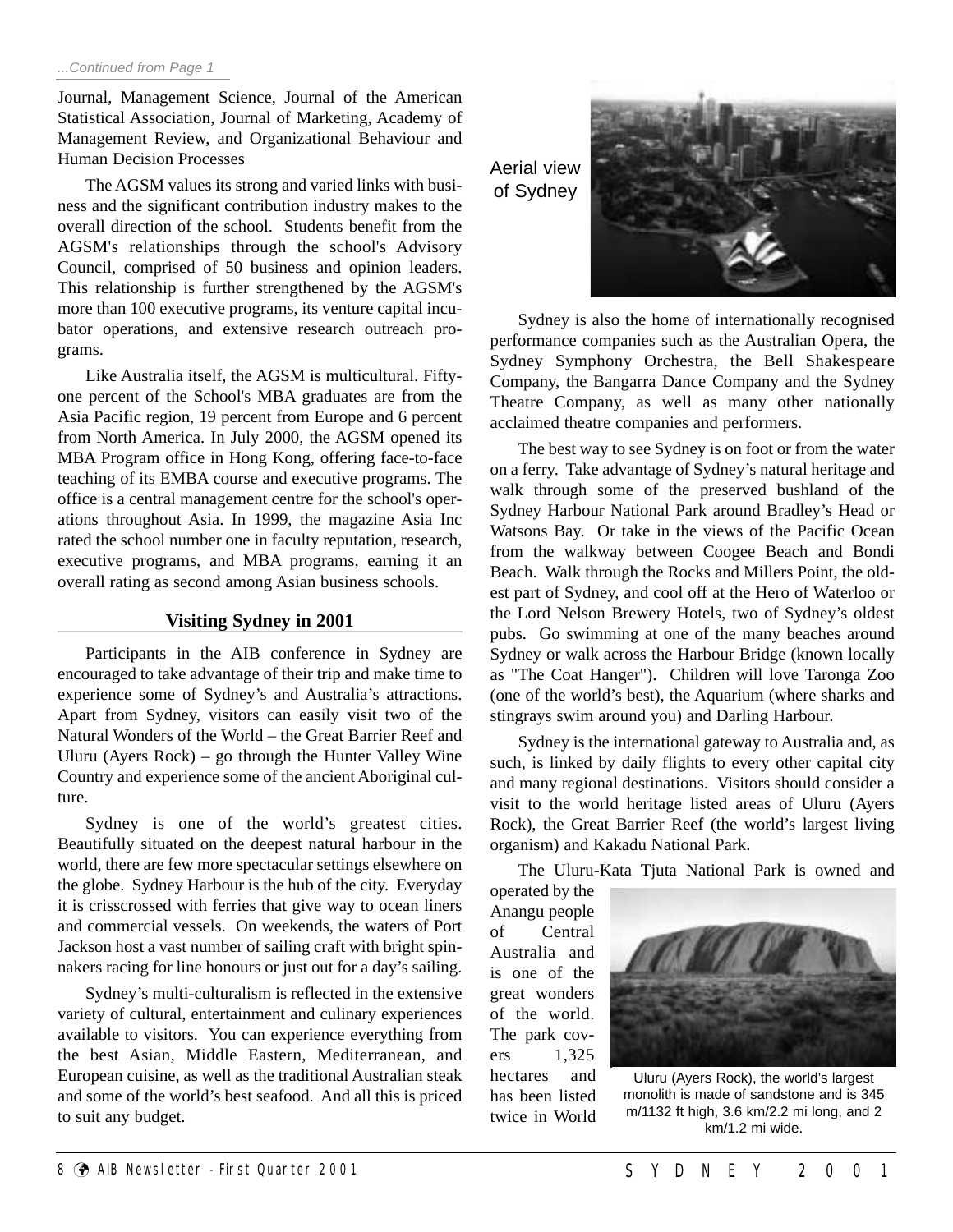Heritage for its natural as well as cultural significance. There are daily, direct flights to Uluru from Sydney.

Average temperatures in Sydney in November are between 16ºC (60ºF) and 24ºC (76ºF). November is late spring and temperatures during the day are warm, with evenings being cool and balmy. Sydney will be on Daylight Saving time in November, so participants can experience longer, light evenings.

Plan your trip by visiting the AGSM AIB Conference web site at **www.aib.agsm.edu.au**.

Please visit our web site at www.aibworld.net to download the meeting brochure and find the most up-to-date information on the AIB 2001 Conference in Sydney. Just click on "2001 Sydney" under "Events."

## 2001 Doctoral Travel Stipends

The Executive Board is pleased to announce the availability of a limited number of stipends of US\$500 each to enable doctoral student members to attend the Sydney, Australia conference.

These stipends are available for full-time Ph.D. students who plan to attend the Doctoral Consortium and/or have a paper accepted for presentation at the AIB 2001 Annual Meeting in Sydney, Australia.

Recipients of the stipends will be expected to assist the conference organizers for about ten hours during the conference.

To apply, send the following items to the address below to arrive by **July 1, 2001**:

- 1. copy of your doctoral consortium and/or paper acceptance letter
- 2. letter of recommendation from your advisor
- 3. letter of application stating your need for financial support
- 4. copy of your resume

Academy of International Business 2001 Travel Stipends University of Hawaii at Manoa, CBA, C-306 2404 Maile Way Honolulu, HI 96822-2223 USA

## WOMEN IN THE AIB (WAIB) FIRST (ANNUAL?) MEETING AND RECEPTION

Many national and international organizations have women's networks or caucuses as part of their annual convention meetings. Some women's groups meet primarily for networking (e.g., the Canadian Women Economists Network (http://www.yorku.ca/cwen/)). Others focus on gender issues in their respective professions (e.g., the Women's Caucus for International Studies (http://csf.colorado.edu/isa/wcis/) and Gender Issues in Accounting (http://www.campbell.berry.edu/faculty/rnehmer/gender/gender.html)). Still others focus on genderrelated research (e.g., Gender and Diversity in Organizations (http://www.aom.pace.edu/gdo/)). Perhaps the longest running, best-financed group is the Committee on the Status of Women in the Economics Profession (http://www.cswep.org), which does all three. The Academy of International Business does not have a women's networking group; although, at the AIB 2000 Phoenix meetings, 19 percent of the registered participants were women. The AIB Executive has therefore decided to hold a wine & cheese reception for women faculty and graduate students attending the AIB 2001 Sydney meetings. This reception will be sponsored by the Department of Management at Texas A&M University on Saturday, November 17, from 6:30 to 7:30 p.m., location TBA. Perhaps out of this initial reception may emerge a women's networking group that meets yearly at the AIB meetings? We'll see. Please block out the date and time on your calendar and plan to attend the first WAIB reception! For more information, please contact Lorraine Eden at leden@tamu.edu.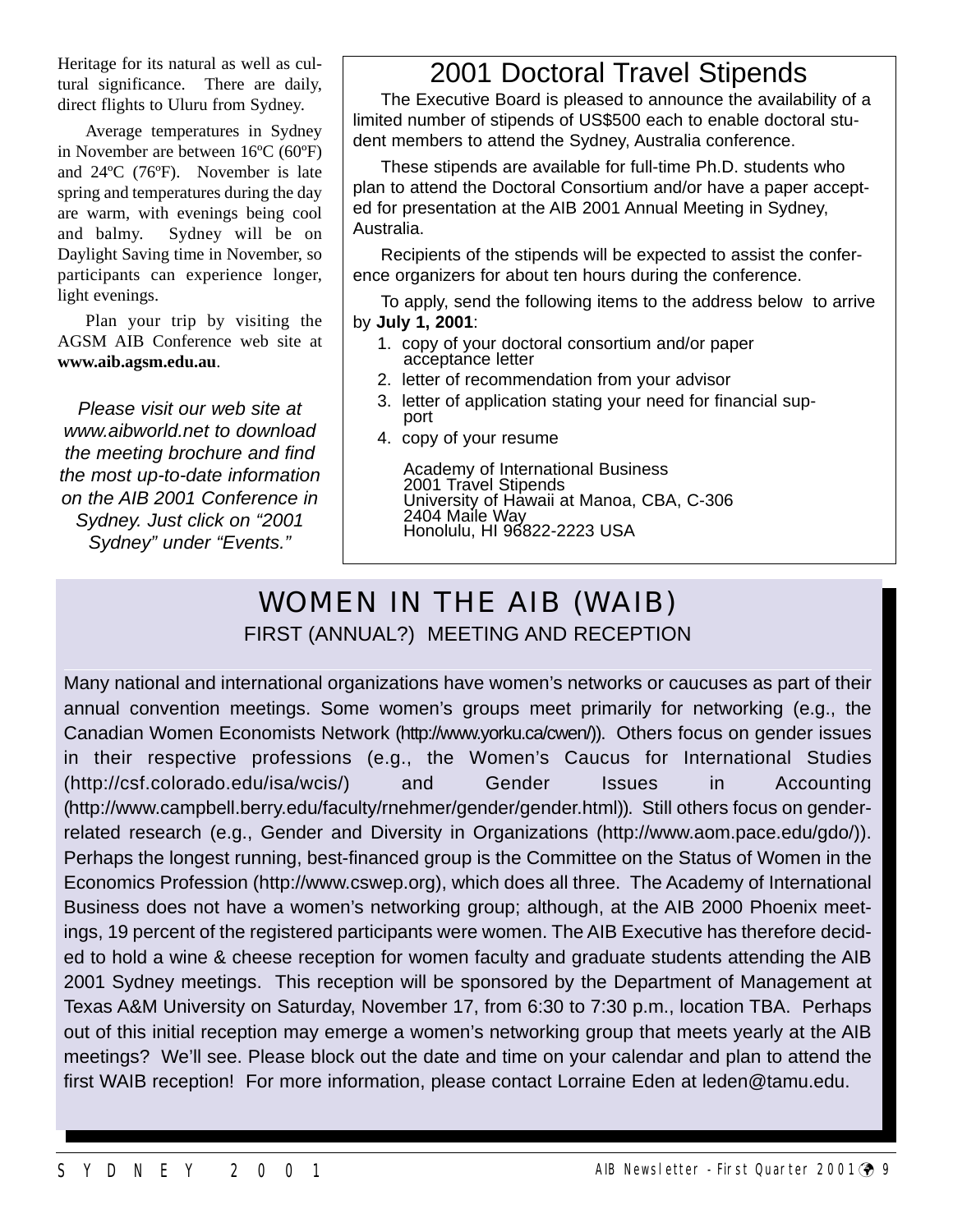# **Discover the "Pearl of the Caribbean"**

AIB 2002 in San Juan, Puerto Rico

vert xplore the rich treasure of Puerto Rico during the 2002 AIB Annual Meeting. Hosted by **Explore the rich treasure of**<br>Puerto Rico during the 2002<br>AIB Annual Meeting. Hosted by<br>the University of Puerto Rico, next year's meeting will be the first one ever held during the summer. The meeting will be held from June 29 to July 1, 2002, in Puerto Rico's capital city of San Juan.

Puerto Rico is a tropical island situated between the Caribbean Sea and the North Atlantic Ocean, east of the Dominican Republic. Called the "Pearl of the Caribbean" by locals, Puerto Rico emulates paradise with its exotic hideaways, unblemished beaches, lush mountains, and other natural wonders. The island's terrain varies from palmlined beaches on four coastlines to rugged mountain ranges, softly rolling hills, and desert-like areas. The island is full of wonderful surprises and a rich past, which has shaped a unique people and way of life.

#### **History**

The island was first named *Borinquen*, a Taino Indian word still used today by indigenous Puerto Ricans. The island was inhabited by several different Indian tribes before Christopher Columbus' visit on his second voyage in 1493. Columbus renamed it after the Catholic saint San Juan, but the island's name later changed again to Puerto Rico.

Explorer Juan Ponce de León, who sought the Fountain of Youth, was the first governor of the island in 1508. Caparra, inland and across the bay, was the first choice for a capital when de Leon first explored the island. That settlement was abandoned and moved to what is now Old San Juan. Called "*La Ciudad Amurallada*," San Juan was founded in 1521. It is the second-oldest city in the Americas.

Puerto Rico has a rich Spanish heritage that fascinates visitors. Following the Spanish-American War in 1898, Spain ceded the island to the United States. Puerto Ricans became U.S. citizens in 1917. Today, there is a harmonious mingling of Spanish and American cultures.

Historical Old San Juan offers a distinctive blend of old and new that result in Puerto Rico's diverse culinary options. Puerto Rican cooking contains a unique blend of Spanish, African, Taíno, and American influences, using such indigenous seasonings and ingredients as coriander, papaya, cacao, nispero, apio, plantains, and yampee. Locals call their cuisine "*cocina criolla*."

The United Nations has designated six monuments in Old San Juan as world-class historic sites. San Juan itself offers the dynamic activity of a modern metropolis. It is the largest home-based cruise port in the world, with 28 vessels calling it their homeport. Each year new cruise ships either originate or call at the port. San Juan also offers grand beaches for sunning and clear waters for any type of water sports. Puerto Rico boasts 272 miles of coastline in all, with swaying palm trees dotting the white sand.

Puerto Rico's total land area is about 9,104 square kilometers, making it about 110 by 35 miles in length. Home to about 3.7 million people, Puerto Rico has 78 municipalities, one of which is its capital, San Juan.

Busy San Juan is full of sightseeing attractions, delicious restaurants, electrifying nightlife, and glittering casinos. It is also the location of the conference locale, the Caribe Hilton Hotel.

#### **The Caribe Hilton Hotel**

The Hilton has been in Puerto Rico for over 50 years, serving as Hilton International's flagship hotel.

This hotel contains an artificial beach, which is also the only private beach on Puerto Rico. Puerto Rico's ideal weather is warm and sunny yearround. During the summer, the temperatures average about 29ºC (85ºF). In winter months, the temperatures hover in the mid-20ºsC (low 70ºs to low 80ºs  $F$ ).

The Hilton just completed its largest renovations ever last year, in time for the new millennium. This

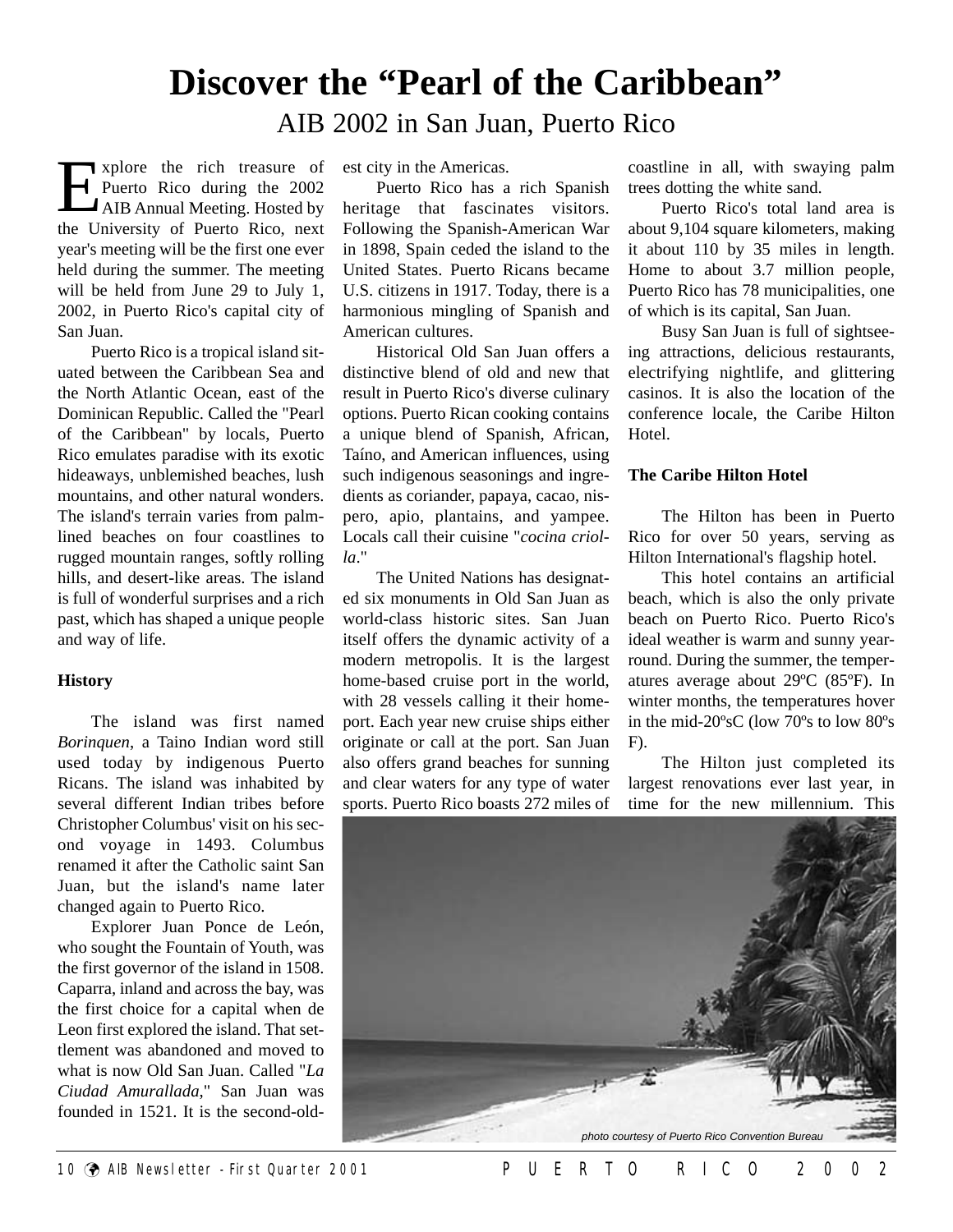

newly renovated oceanfront resort is ideally located on 17 tropical acres between Condado and Old San Juan, which is seven miles from the airport. Guests can take pleasure in the isolation of a destination resort as well as the excitement of a sophisticated citycenter hotel. The hotel has 688 guestrooms, which feature breathtaking views of the ocean and tropical gardens from a private balcony or terrace. Guests may enjoy a beachfront swimming pool complex with swim-up bar, secluded beach with shallow areas, exercise room, tennis, superb restaurants and lounges, and live music daily. A 20,000 square feet new worldclass Spa offers the ultimate in services and fitness facilities.

By 2003, the hotel will offer a 150,000 square feet destination entertainment retail complex with international and national restaurants, theaters and shopping. There is a lagoon-front boardwalk/promenade from the Condado Bridge to Fort San Gerónimo with water taxi transportation. A new parking garage features about 1,400 additional parking spaces.

There is over 65,000 square feet of meeting and function space that will serve local, hotel-based visitors' convention center-based meetings and local functions. This includes 28 meeting rooms and the largest hotel exhibition area -- 18,000 square feet -- in Puerto Rico. The New Business Center has 14 state-of-the-art boardrooms.

#### **The University of Puerto Rico**

The host school for the 2002 meeting is the University of Puerto Rico. It is a state-funded, public, coeducational Hispanic higher education system. The university was founded in 1903, shortly after Puerto Rico officially became a part of the U.S. It is the largest higher education institution in the Caribbean, with one-third of Puerto Rico's total post-secondary enrollment.

The system enrolls over 57,000 students, with more than 4,000 faculty members and 7,000 administrative staff. To do so, UPR enlists the help of the Central Administration, three campuses, two university colleges, six regional colleges, and other units.

The UPR system enrolls one of every 26 Hispanics in U.S. higher education -- specifically 6.1 percent in 1991-1992, the latest year national data were available.

The Central Administration of UPR is committed to the development of international business education. In 1997, they created a Hemispheric Trade Institute to promote international trade and research.

The University of Puerto Rico-Rio Piedras campus is UPR's main institutional unit, with 36 percent of its total enrollment. It is also Puerto Rico's oldest and largest university campus. It remains the most competitive Puerto Rican university due to its high admission standards -- UPR-RP accepts less than a third of its applicants.

UPR-RP is a Doctorate-Granting University Level II (Carnegie criteria) and has been fully accredited by the Middle States Association of Colleges and Universities since 1946. Also, several UPR-RP colleges and academic programs hold corresponding accreditations, recognition and/or certifications as applicable in their respective fields and degrees.

UPR-RP is located in San Juan. It is recognized as a leading and most comprehensive university in the Caribbean and one of the best in Latin America.

UPR-RP's mission places emphasis in excellence, both at the graduate and undergraduate levels. It underscores its commitment to teaching, research and service to the community, as well as to the provision of an integral education to its students.

The College of Business Administration is the second-largest UPR-RP college in terms of enrollment, with 4,068 undergraduates and 329 graduate students. CBA is also the leader in undergraduate degrees conferred. CBA accounts for one of every four degrees awarded at the UPR-RP and enrolls 18 percent of its students. Over the past five years, the CBA has conferred close to 3,500 degrees, which contributes a significant share of Puerto Rico's business and financial leadership. The student body is made up of mostly Puerto Rican students. However, the number of international students, mainly from Latin America and the Caribbean, have increased in recent years.

The CBA is accountable for over 16 percent of all undergraduate degrees in business administration conferred annually in Puerto Rico, even with only 7 percent of all such business students in the island. In 1995, the School of Business added the International Business Educational Center to its group of educational and research centers.

Nearly 175 professors teach at the CBA, with more than half with doctoral credentials from well-known universities. There is an extra benefit of the academic contributions of some of Puerto Rico's best business practitioners, either as lecturers or part-time professors.

Hosted by the UPR and located in Puerto Rico during the summer, next year's AIB meeting promises to be a pleasant treat. Come visit this tropical treasure trove during the 2002 AIB Meeting and discover the pearl of the Caribbean. *Puerto Rico lo hace mejor!* (Puerto Rico does it better!)

> -*Article by June Odessa Yago AIB Staff Writer*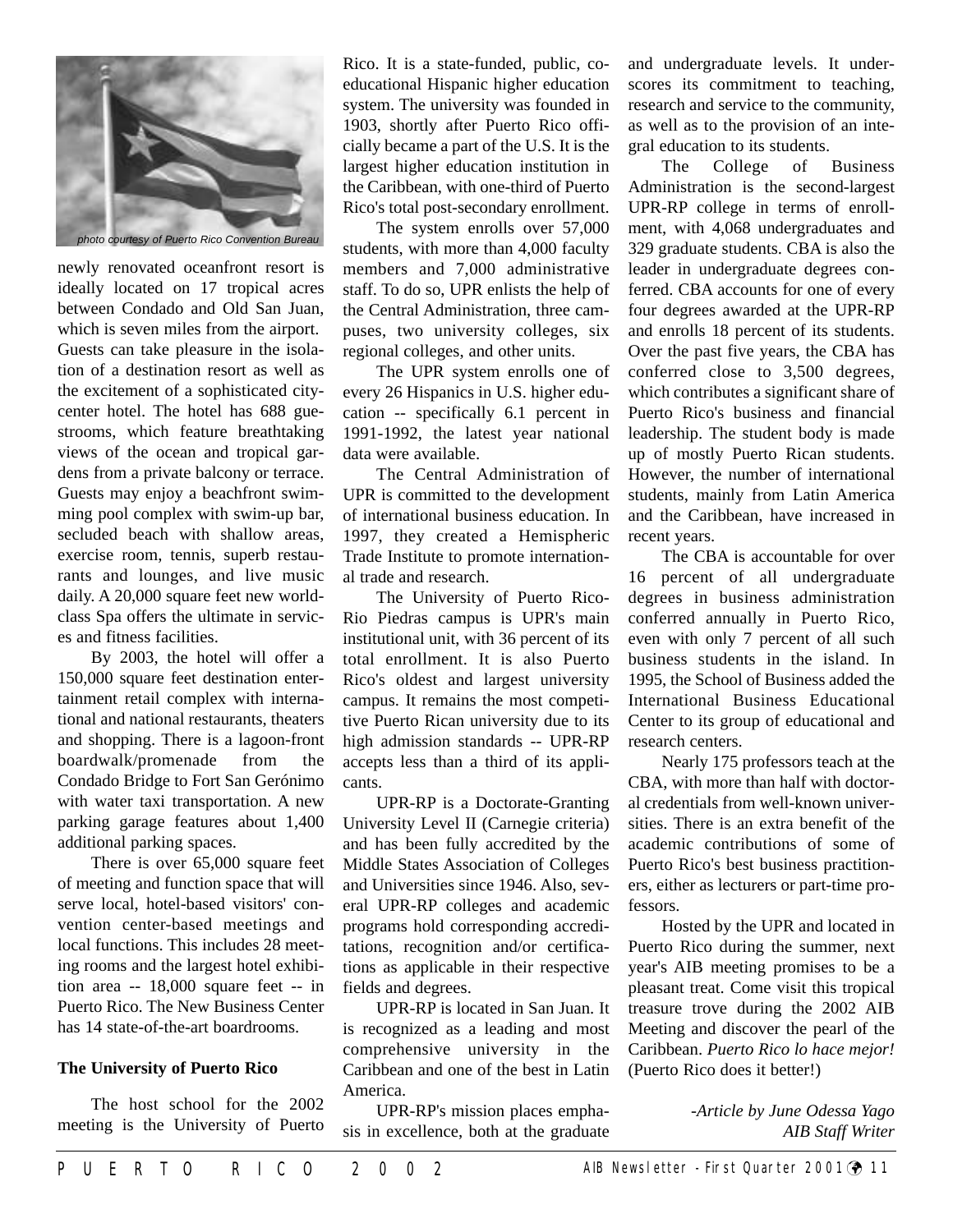| www.aibworld.net web site. To access the articles:                                                                                                                                                                                                                                                       | <b>JIBS Is Now Online!</b><br>www.aibworld.net - www.jibs.net<br>JIBS article archives are now available online to all AIB members through the                                                                                                                                                                                                                                                                |
|----------------------------------------------------------------------------------------------------------------------------------------------------------------------------------------------------------------------------------------------------------------------------------------------------------|---------------------------------------------------------------------------------------------------------------------------------------------------------------------------------------------------------------------------------------------------------------------------------------------------------------------------------------------------------------------------------------------------------------|
| Academy of International Business - Microsoft Internet Explorer<br>View Favorites<br>Tools<br>Edit<br>Help<br>Еŵ<br>圍<br>⋒<br>九<br>Refresh<br>Back<br>Stop<br>Search<br>Horse<br>Favoritez<br>History<br>Address (2) https://www.aibworld.net/<br>Academy of International Business                      | w<br>Edit<br>Mail<br>Pint<br>Dirrum<br>Go Links <sup>x</sup>                                                                                                                                                                                                                                                                                                                                                  |
| AIB Info<br>Chapter Info<br>Membership<br>Events<br>AIB Member Registration<br>(First time to log on? You forgot your password? Register here to get your usemame and password.)<br>If you are not a current AIB member, please join the AIB here<br>(Please allow two business days for processing.)    | Log In<br>Publications<br><b>Resources</b><br>Go to www.aibworld.net and<br>click on the "login" link on the                                                                                                                                                                                                                                                                                                  |
| Registered AIB Member Log In<br>Our system is case-sensitive, so be sure to enter the upper and lower case letters correctly.<br>Your Username:<br>Your Password: [<br>Submit   Reset<br>Log in to the site. A new link<br>called "Member Options" will<br>show up on the top of the<br>screen.<br>$-6x$ | top-right of the screen<br>Register with aibworld.net as an<br>AIB member to have your<br>username and password emailed<br>to you.<br>JIBS web site is a wonderful resource<br><b>The</b><br>because the paper archive includes all articles                                                                                                                                                                  |
| Stap<br><b>Georgia</b><br>+ CJ What Related<br>ternational Business<br>Publications<br><b>Resources Member Options</b><br>ershin<br>mbers' links under LOG PL When finished.<br>ebsite                                                                                                                   | published in JIBS over the years and some<br>additional resources like literature reviews and book<br>reviews that have never been published elsewhere.<br>The JIBS Web Site offers a number of services free<br>to members of the AIB:<br>• The paper archive of all articles published in JIBS<br>since the first issue in 1970 (approx. 900 articles),<br>in fully searchable and downloadable pdf format. |
| Click on "Member Options"<br>or move your cursor over it<br>to select "JIBS Archives."<br>You will be transferred to the<br>JIBS Web site.                                                                                                                                                               | • Complete texts of all accepted articles not yet pub-<br>lished (forthcoming articles)<br>• Literature review papers on selected topics<br>• Book reviews<br>Continued on next page                                                                                                                                                                                                                          |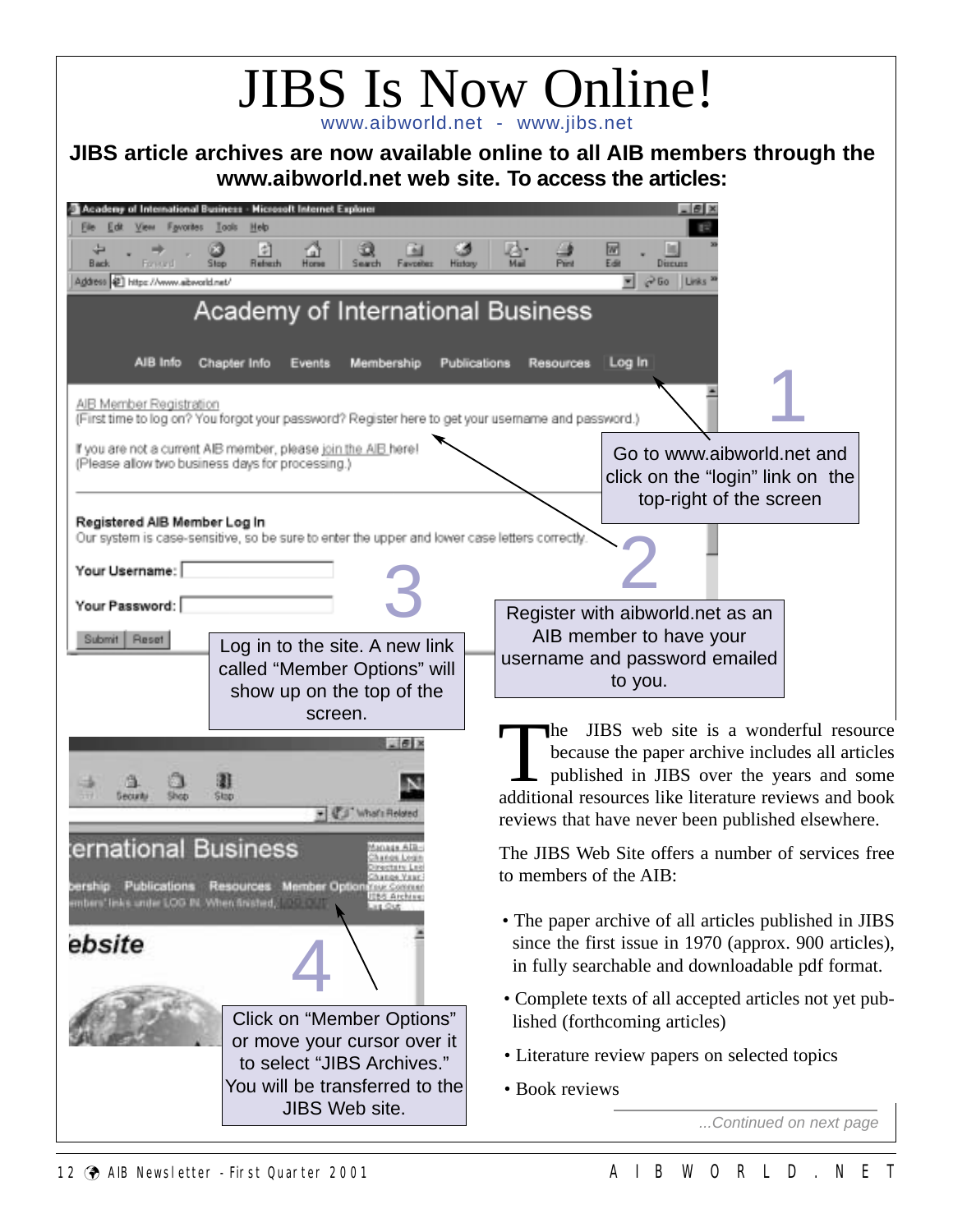# **JIBS online - in cooperation with: CBS**

# **Copenhagen Business School**

| Mo. Here alle and - Missocalt blackof Stokers<br>De Ein une Canness India tank                                                                                                                                  |                                                                                                                                                                                                                                                                                                                                                                                                                  |                                                                                                                                                                                                                                                                                                   | $= 40$                                                                                                                         | JIBS Articles are now available on the World<br>Wide Web at www.jibs.net, where users will be |        |  |
|-----------------------------------------------------------------------------------------------------------------------------------------------------------------------------------------------------------------|------------------------------------------------------------------------------------------------------------------------------------------------------------------------------------------------------------------------------------------------------------------------------------------------------------------------------------------------------------------------------------------------------------------|---------------------------------------------------------------------------------------------------------------------------------------------------------------------------------------------------------------------------------------------------------------------------------------------------|--------------------------------------------------------------------------------------------------------------------------------|-----------------------------------------------------------------------------------------------|--------|--|
| User adjustment; citer (willensity)<br>uarmal of<br>International<br><b>Business</b><br><b>Studies</b>                                                                                                          | Journal of International<br><b>Business Studies</b>                                                                                                                                                                                                                                                                                                                                                              | $x = 0$                                                                                                                                                                                                                                                                                           | greeted with the main screen (left) and also have<br>the option to search through past JIBS articles<br>electronically (below) |                                                                                               |        |  |
|                                                                                                                                                                                                                 |                                                                                                                                                                                                                                                                                                                                                                                                                  | De Els Hee Fannes Inch row                                                                                                                                                                                                                                                                        |                                                                                                                                | This Jimmi jos anthias Act of the clave of an anti-<br>州区<br>×                                |        |  |
| This mathewalkees in<br>Institute of Textural Insti-<br><b>Bashketin</b><br>Caprolingva Electronic School<br>(Cigardages Dessach)<br><b>ADO</b><br><b>Hichannah School of Variance</b><br>tilesegamen Externier | Animal of Jaternational Business Burber (1992) is a referred to<br>of social science research and other types of articles that advasce<br>2007 authency consists of scholars in universities and research in<br>private sector and public sector organizations. It is published joint<br>International Business, Cupenhagen Business School (Copenhagen<br>McDonough School of Business (Georgetown University). | Rommi lei http://www.jiba.net/Main/inshive/Search/inshive.app<br>Simple search<br>menal of<br>International<br>Business                                                                                                                                                                           |                                                                                                                                |                                                                                               | $r$ Go |  |
|                                                                                                                                                                                                                 |                                                                                                                                                                                                                                                                                                                                                                                                                  | <b>Studies</b><br>Simple search is limited to search for particular outlors, or specific words in title or abstract.<br>To do as fill out one or neare of the entries below with one 'word' only and click the exhault<br>lighters.<br>Links to browne archive, simple search or advanced search. |                                                                                                                                |                                                                                               |        |  |
| $+$ CHANGE<br><b>LANGUAGE:</b><br>General Information:                                                                                                                                                          | Citations, abstracts and papers<br>All shitracts, citation information and papers vices JIES was first<br>must recent issue are available on this web site at PAPEB, AECHI                                                                                                                                                                                                                                       | A publication of<br><b>Rock as of Samegalined</b><br>Bashkesin<br>8,516<br>Caprolitazio Etazionio School<br>(Ciproduces Deams 6.)                                                                                                                                                                 | Author<br>Abstract                                                                                                             | Title<br>Year                                                                                 |        |  |
| · WILLE B JIDE?<br>· ESTIMAL<br><b>POLICY</b><br>$\bullet$ THE WEE ETT.                                                                                                                                         | Other web recources                                                                                                                                                                                                                                                                                                                                                                                              | <b>Hichannyh School of Wassers</b><br>tivezzone listerritti<br>$+$ CHANGE                                                                                                                                                                                                                         | Flexit<br><b>Subwar Gaints</b><br>No records retorned                                                                          |                                                                                               |        |  |
|                                                                                                                                                                                                                 | The JIBS paper archive is the only com-<br>plete electronic collection of all articles ever                                                                                                                                                                                                                                                                                                                      | LANGUAGE:<br>General information:<br>· WILLT IN JIDN?<br>* EDITIBILAL<br>POLICY<br>a J7100 WYOS STOR                                                                                                                                                                                              |                                                                                                                                |                                                                                               |        |  |

published by JIBS (services such as Proquest lack several years and issues). The

paper archive can be used in three different ways:

- 1. **Browse the archive** so that all articles are listed by year and issue. This is recommended if you know the exact reference of the article.
- 2. **Simple search** where you can search for author, title, abstract, or year. This is recommended if you are looking for papers with special attributes such as similar author names.
- 3. **Advanced search** allows you to search for occurrences of words in the text of all the papers in the archive. Queries display all articles containing the searched words. The integration with the search features in Acrobat Reader makes it possible to go further and locate the search words in the articles. The advanced search method is recommended for citation research, analysis of research tendencies, and for identifying articles discussing a specific concept.

An example might clarify the use of the search function: I am looking for an article by Zander where

he discusses the tacitness of knowledge. If I knew the year and issue, the quickest way to access the article is through the **browse archive**. Otherwise I can use the **simple search** where a search on the author name "Zander" shows that Udo Zander has published two articles in JIBS with Bruce Kogut. Finally, I could have used the **advanced search** to search for the word "tacitness." In this case, I would find that the word "tacitness" appears in 13 JIBS articles (including the two articles by Bruce Kogut and Udo Zander). An advanced search on the word "Zander" shows his name appears in 28 JIBS-articles.

Literature reviews and book reviews are two new services that will be expanded. Literature reviews are papers presenting a broad overview of the state of the research and theory within a particular field of international business, while book reviews are summaries and discuss new books that are of interest to a broad audience within the AIB community.

> *--Article by Torben Pedersen, Copenhagen Business School*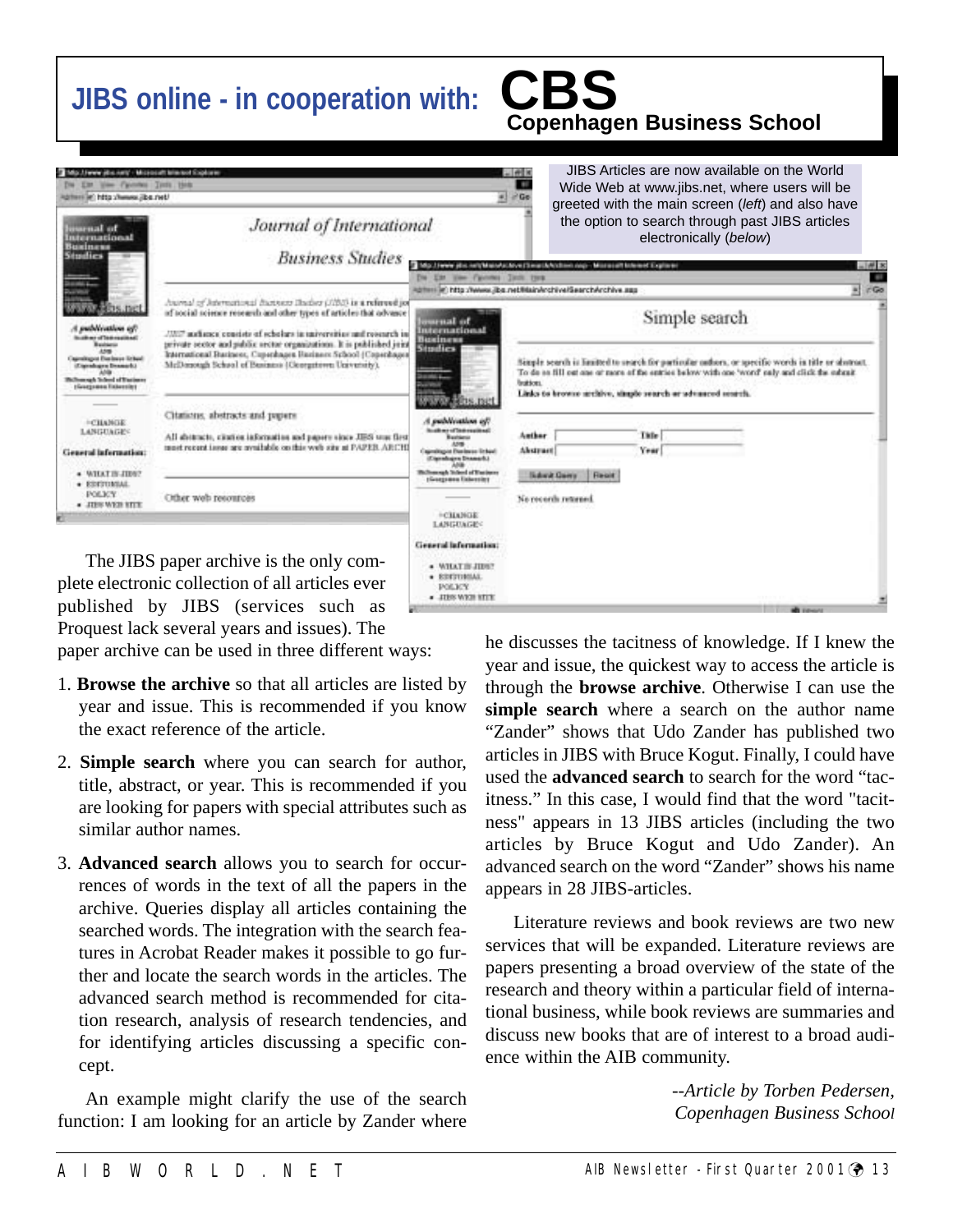

# MISCELLANEOUS ANNOUNCEMENTS

#### ' **2001 International Conference on "Marketing Cooperation with Latin America" New Delhi, Aug 12-14, 2001**

The Conference will explore opportunities for JVs, technology transfer & overall trade promotion between India and countries of the region. It will have sessions on countries from the area which will incorporate their profiles, in-depth analysis of economic conditions, scope for joint ventures and collaborations and other subjects of relevance. Interested people can submit abstracts of their papers by April 30, 2001. Please contact Prof. Jagjit Singh, Ph.D. Executive President & Conference Convenor, Institute of Marketing & Management, Marketing Tower, B-11 Qutab Institutional Area, New Delhi 110 016 (tel:) 6520892-96, 6520900 (fax:) 6520897, 6520903 or e-mail: immnd@nda.vsnl.net.in, www.immindia.com.

> • 29th World Marketing **Congress on "Marketing Strategies for Banking, Insurance, & Financial Institutions" New Delhi, Feb 6-9, 2002**

The Congress will deliberate on marketing strategies for Banking, Insurance, and Financial Institutions. Various sessions at the Congress will focus on characteristics of markets, services being offered, role of IT & HRD in the Sector and so on. Interested persons can submit abstract of their papers by May 30, 2001. Please contact Prof. Jagjit Singh, Ph.D. Executive President & Conference Convenor, Institute of Marketing & Management, Marketing Tower, B-11 Qutab Institutional Area, New Delhi 110 016 (tel:) 6520892- 96, 6520900 (fax:) 6520897, 6520903 or e-mail: immnd@nda.vsnl.net.in, www.immindia.com.

### Calls for Papers Calls for Papers

#### ' *Journal of International and Area Studies*

The Journal of International and Area studies is published biannually by the School of International and Area Studies, Seoul National University, Seoul, Korea. It publishes research papers and articles on area studies, international cooperation and trade negotiation. We welcome the submission of manuscript of those who are interested in relevant areas.

**Qualifications:** Authors are to be the instructors of universities, the researchers of research institutions, or those having other equivalent qualifications.

**Subjects:** International Trade, International Cooperation, Area Studies, or Korean Studies, or other related subjects.

**Length of Manuscripts:** The length of the manuscript of a full article should not exceed 8000-10,000 words: including footnotes, references, appendices, and tables/figures/charts, etc.

**Due date:** Submit one copy of manuscript by **May 10, 2001** in an E-mail as a file attachment or post mail (3.5" disk needs to be accompanied).

**Office Address:** 56-1, Sillim-dong, Gwanak-gu, Seoul Korea, Edition Committee of JIAS, SIAS, Seoul National University, Managing editor Lee Geun (Prof. of SIAS, SNU) Tele: (02) 880-8975, (02) 874-7352 Fax: (02) 901-2549 E-<br>mail: enlee@sias.snu.ac.kr.  $gnlee@sias.nu.ac.kr,$ jyha@sias.snu.ac.kr

**Others:** Submission of a manuscript is taken to indicate that the paper is not under consideration by other publications and has not been previously published. The submitted manuscript is reviewed by 2 referees before publication. Once submitted, the manuscript will not be returned.

#### Newsletter Info

The AIB Newsletter is proud to share the latest news about its members in the **Members on the Move** and **Just Off the Press** sections. E-mail your professional accomplishments, book publications, promotions, and honors, to:

#### **aib@cba.hawaii.edu**

Or send typed items and photographs via mail to:

**AIB Newsletter 2404 Maile Way, CBA-C306 Honolulu, HI 96822-2223 USA**

#### **AIB Copy Deadlines** are:

Quarter 1: February 1 Quarter 2: May 1 Quarter 3: August 1 Quarter 4: November 1

Only items received on or before the first working day after the deadline will be considered for publication. Fax us at **(808) 956-3261** for information regarding our advertising and promotional services.

#### **Feature Articles for Insights**

For consideration in Insights, feature articles may be sent at any time to Newsletter Submissions Editor Betty Jane Punnett. Submissions should be a maximum of 2000 words and of general interest to the AIB membership.

Send articles as a Word attachment or as text in the body of the message to:

#### **eureka@caribsurf.com**

You may also mail articles with a diskette to:

**Betty Jane Punnett Dept. of Management Studies The University of the West Indies Cave Hill, Barbados West Indies**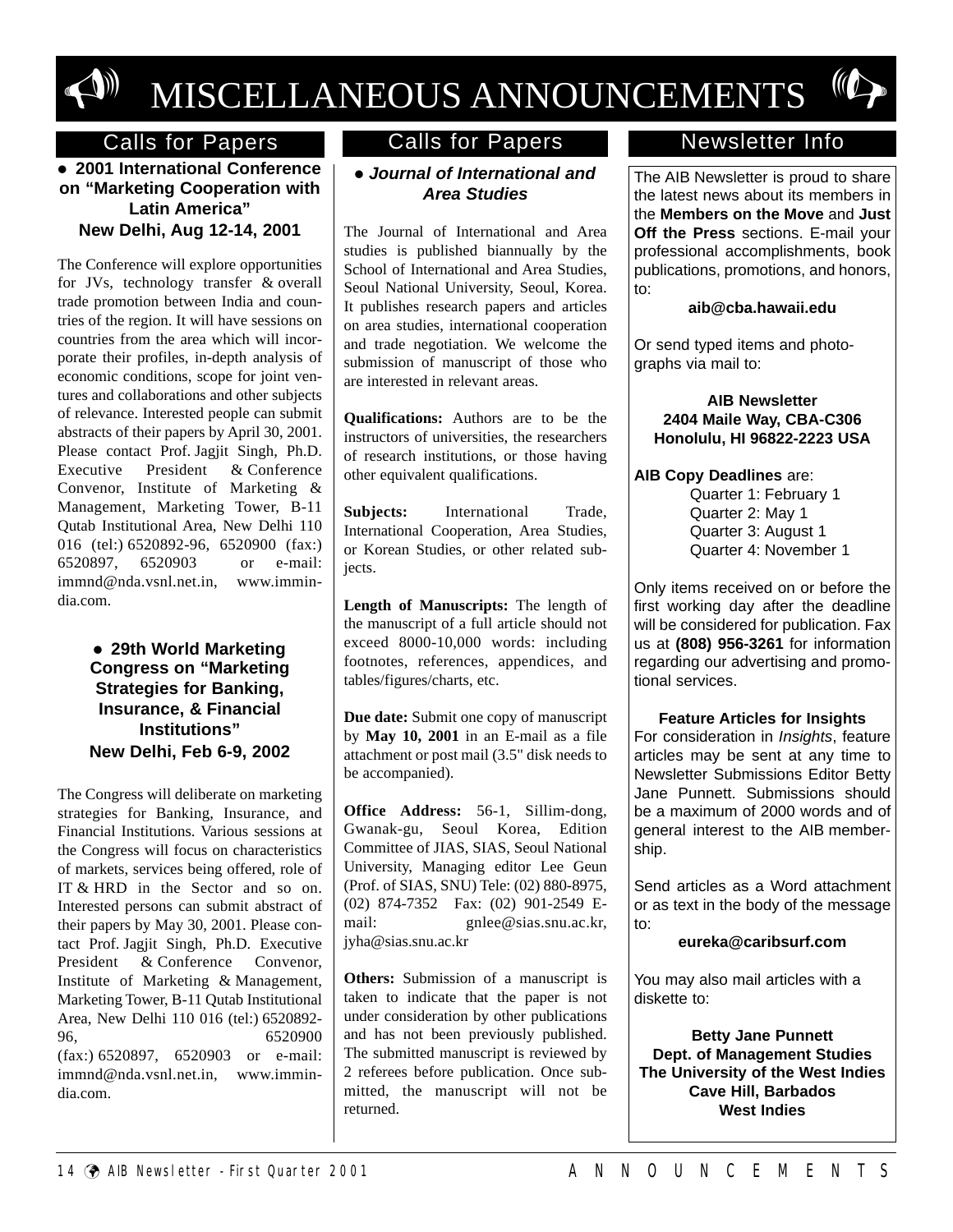#### Calls for Papers **ALSB**



#### *Journal of International Business Studies*  Special Issue

JIBS invites submissions of papers for a symposium to mark the 25th anniversary of the publication of *The Future of the Multinational Enterprise* by Peter Buckley and Mark Casson. The book by professors Buckley and Casson is one of the most influential publications among the hundreds of studies of multinational enterprises. As a book that revolutionized the field, it included a critical examination of empirical observations about foreign direct investment (FDI) and the relationship of the evidence to the theorizing at that time. They made original theoretical contributions that better fit empirical data and that advanced understanding of FDI. The result was the internalization theory that has influenced much research on FDI since it was published in 1976.

For this symposium volume, JIBS invites manuscript submissions that report theoretical and empirical research work that is linked to the contributions made in *The Future of the Multinati onal Enterprise*. JIBS also welcomes conceptually-oriented critical reviews of the literature or other papers that identify problems with current approaches in the literature and/or suggest new directions for future research. Thus, possible topics include:

• Advancement in both the static and dynamic theories on foreign direct investment and multinational enterprise. (See especially chapter 2, sections 2.2 and 2.3, including Coasian consideration of the benefits and costs of internalization.)

• Advancement in research on the cost issues in internalization, e.g., communication and coordination issues in the appropriation of firm specific knowledge based capabilities and in the further development of knowledge based firm capabilities.

• The evolution of multinational firm capabilities (e.g. R&D), the location of valuechain activities, and the interactive influence of these decisions on firm competitiveness and growth.

• The impact of foreign direct investment on host and home countries' social and economic environment, which include the labor market, the managerial market, and the capital market and public taxation. (See especially chapter 5, sections 5.3 and 5.4.)

• Cross-border mergers and acquisitions.

• Issues concerning national regulations, as well as bilateral and multilateral cooperation in the regulation of FDI and MNEs' behavior. These issues include in particular the relationship between competition policy (i.e. "antitrust" policy in US terms) and FDI.

• The efficiency of MNEs as mechanisms for the production and diffusion of knowledge.

• History of internalization theory

The deadline for submission of papers is **June 30, 2001**. Final decisions on papers will be made by December 31, 2001. The symposium will appear in a regular issue of the journal during 2002. Please follow the JIBS Submission Guidelines and Style Guide for Authors in the back of the Journal's most recent issue or Submission Guidelines on the JIBS web site; however, please submit four rather than two hard copies of your manuscript. Cover letters should request that papers be specifically considered for this Symposium. All submissions will be double-blind reviewed in accord with JIBS's normal review process and criteria.

Submissions should be directed to:

Bernard Yeung Abraham Krasnoff Professor in Global Business New York University Stern School of Business 44 W 4th St. Rm 7/65 New York, New York, 10012 USA

Phone: (212) 998-0425 Fax: (212) 995-4221 e-mail: byeung@stern.nyu.edu

#### ' **Academy of Legal Studies in Business (ALSB)**

Founded in 1924, the **Academy of Legal Studies in Business** is an international association of teachers and scholars in the fields of business law, legal environment, and law-related courses outside of professional law schools. The nearly 1,000 ALSB members teach primarily in schools of business in colleges and universities, at both the undergraduate and graduate levels. The Academy provides a forum for the exchange of ideas, and encourages support and cooperation among those who teach and conduct research in the field of legal studies.

The Academy serves its members in many ways, including publishing two journals and a newsletter, encouraging participation in special interest sections, and maintaining liaisons with related professionals groups. The Academy also sponsors an annual meeting held in August of each year. The 2001 Conference will be in Albuquerque, New Mexico from August 8 to August 11. This conference brings together teachers and scholars of business law and legal studies from across the nation and many foreign countries along with their colleagues from closely allied fields, such as marketing, management, finance, and accounting.

The Academy currently has eight special interest sections: Technology, Ethics, Feminist Legal Studies, Alternative Dispute Resolution, Environment and Business, Employment Law, Marketing Law, and International. The International section focuses on legal issues affecting businesses internationally. Section members have published in a variety of areas, including international employment law, comparative advertising, matters dealing with the European Union, legal systems in other countries, human rights issues, worldwide data privacy, legal aspects of the Asian currency crisis, the Convention on Contracts for the International Sales of Goods, international taxation, and bribery prevention.

The International Section of the ALSB welcomes participation by AIB members. Further information on the International section and the Academy of Legal Studies in Business in general can be obtained at www.ALSB.org or by contacting Paul Frantz at pfrantz@csulb.edu. Paul Frantz is an AIB member and is Vice President of the International Section of the ALSB.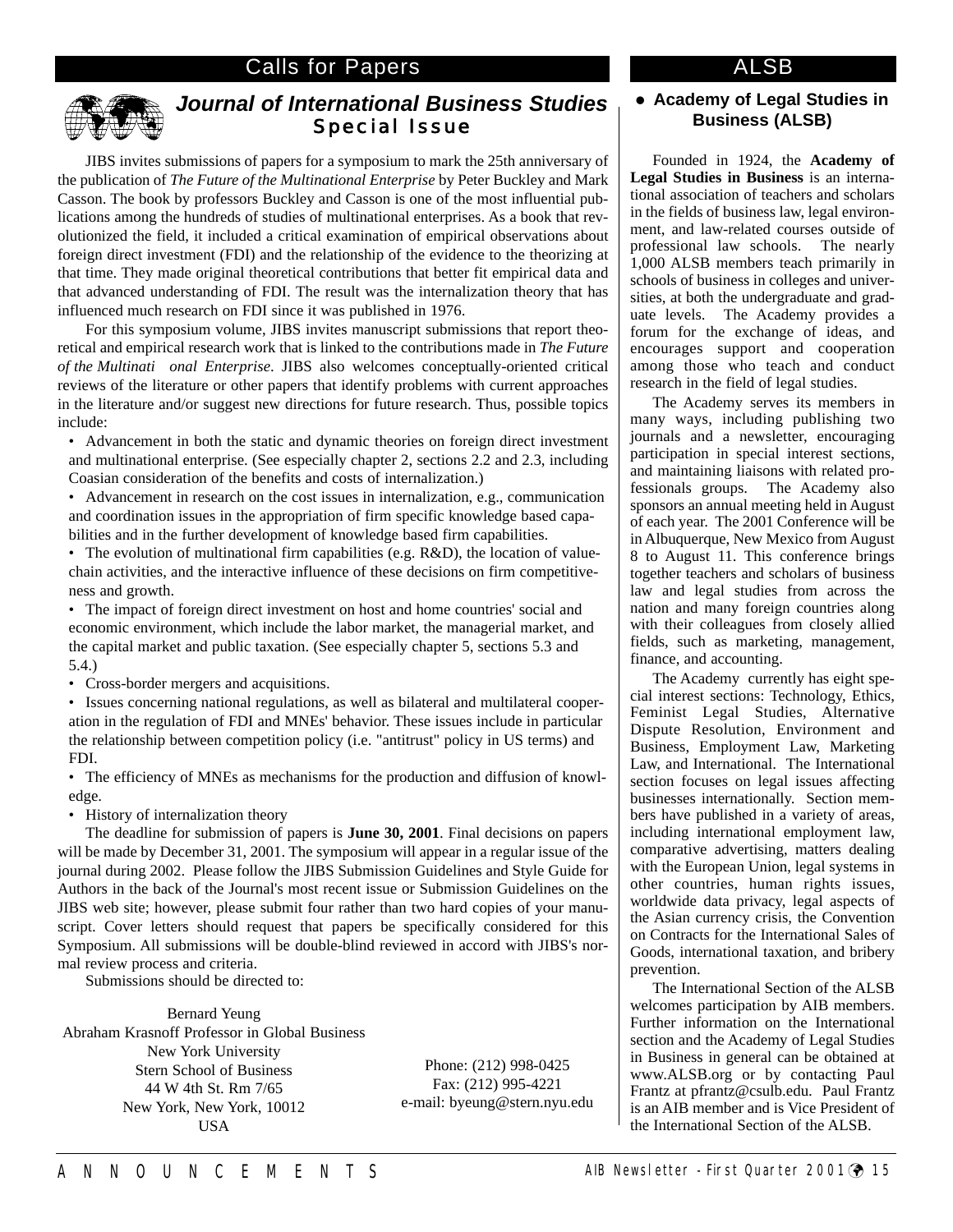## 香港浸會大學 HONG KONG BAPTIST UNIVERSITY

#### **DEPARTMENT OF MARKETING Assistant Professor (PR012/2001V)**

The successful candidate will be responsible for teaching subjects and supervising research projects at both the undergraduate and postgraduate levels. The candidate should preferably have a teaching focus and research interest in China Business Studies (areas include: China Trade, Marketing Issues of China Business) and/or Marketing (areas include: International Business, Marketing Research, Strategic Marketing, Sales Management, Business to Business Marketing, Internet Marketing).

Applicants should have a Ph.D degree. For those with working experience beyond Ph.D level, a record of excellence in teaching at the tertiary level, and strong research background is expected. Knowledge of the Asia-Pacific region and Hong Kong, and professional experience in industry and consultancy are desirable. A visiting appointment for a shorter duration may also be considered.

#### **Salary Scale: (approximately US\$1=HK\$7.76)**

Assistant Professor: HK\$46,190 - \$67,910 p.m. (Entry salary will commensurate with qualifications & experience)

**Terms of Appointment:** The appointment will commence in September 2001. The appointee will initially be offered a fixedterm contract of three years. Benefits include contribution by the University to a retirement benefits scheme and/or a gratuity payable upon satisfactory completion of contract (totalling up to 15% of basic salary), annual leave, medical & dental benefits for appointee & family, children's education allowance and housing allowance where applicable. Re-appointment thereafter is subject to mutual agreement.

**Application Procedure:** Applications, together with updated curriculum vitae, copies of transcripts, testimonials and names, fax numbers, email/correspondence addresses of three references should reach the Personnel Office, Hong Kong Baptist University, Kowloon Tong, Hong Kong [Fax: (852) 2339-5001; E-mail: recruit@hkbu.edu.hk]. Applicants are requested to send in samples of publications, preferably three best ones out of their most recent publications. Applicants should also request three references to send in confidential reference to the Personnel Office direct. *Please quote PR number on the application, confidential reference letters and any subsequent correspondence.* 

#### **Closing Date: 31 March 2001**

*The University reserves the right not to make an appointment for the post advertised, and the appointment will be made according to the terms & conditions then applicable at the time of offer. General information about the University is available at the World Wide Web home page http://www.hkbu.edu.hk Application forms can be obtained by downloading from: [http://www.hkbu.edu.hk/~pers]*

#### **CALL FOR PAPERS: SPECIAL ISSUE ON TRADING BLOCS**

*Multinational Business Review* invites authors to submit papers for a special issue on trading blocs (i.e., North American Free Trade Agreement and the European Union) to be published in 2002. Papers must be policy-oriented and they may address any aspect of trading blocs, including:

- . Corporate response to trading blocs
- . Are trading blocs stumbling blocks or building blocks?
- . Types of trading blocs
- . Trading blocs and the global economy
- . Forces that promote trading blocs
- . Forces that hamper trading blocs
- . Trading blocs: opportunity or demise for trade
- . Trading bloc milestones
- . Social and political effects of trading blocs

Authors must submit two copies of their paper. The length of the article should not exceed 20 pages, double-spaced. Each submission should be accompanied with a fee of \$20 for MBR's subscribers or \$40 for non-subscribers. Authors outside North America should add \$20 for postage. Each article will be blind refereed. Reviewers will judge submissions particularly on conceptual clarity and practicability. MBR is abstracted and indexed by 30 publications, databases, and microfilms. Previous MBR articles are available in full text through two library databases: ABI/INFORM and WilsonBusiness. Send manuscripts to:

> Suk H. Kim College of Business Administration University of Detroit Mercy PO Box 19900 Detroit, MI 48219

E-mail: kimsuk@udmercy.edu Web site: www.mich.com/~kimsuk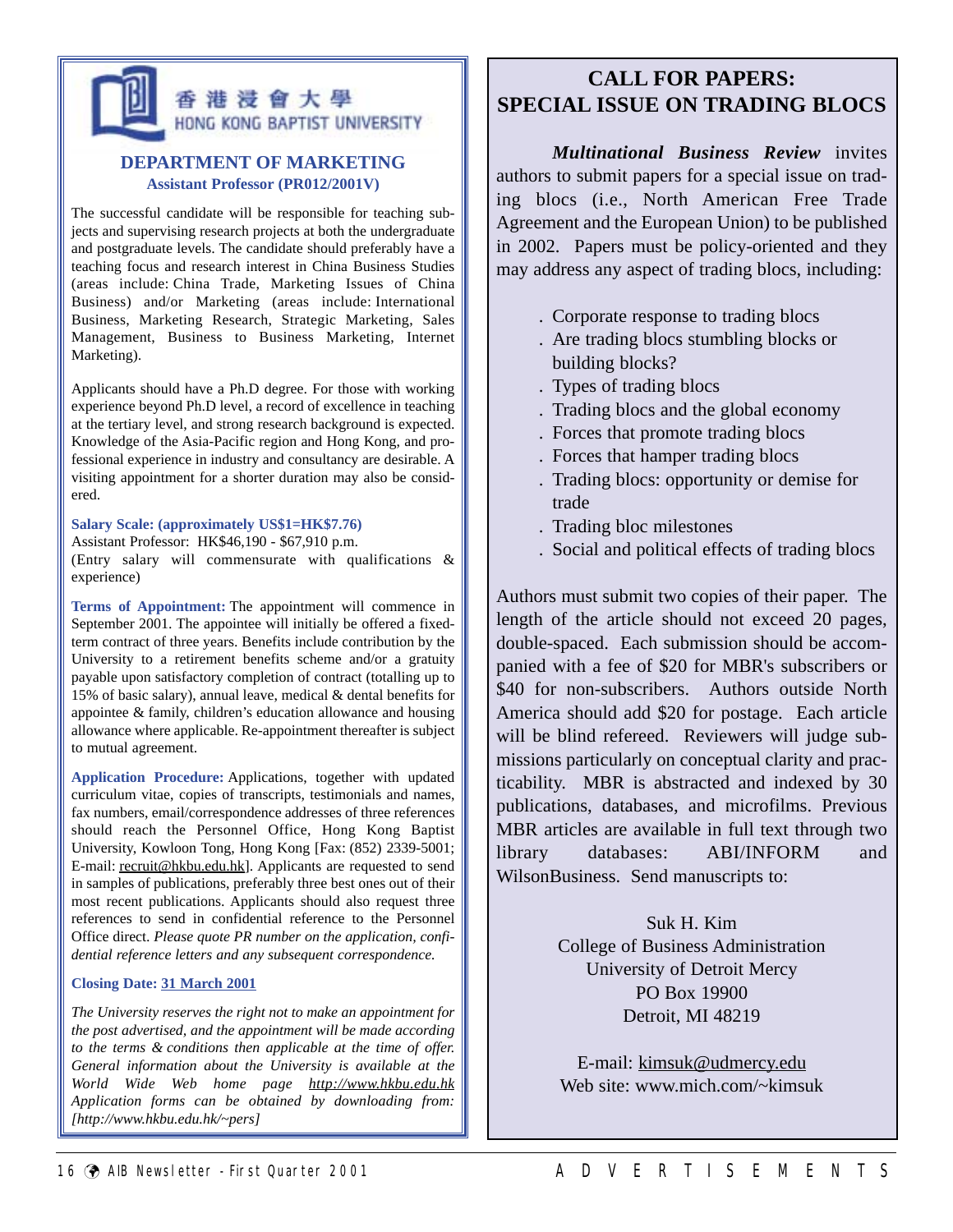## **CALL FOR PAPERS**

#### **9TH ANNUAL CONFERENCE ON BUSINESS & MARKETING STRATEGIES FOR CENTRAL & EASTERN EUROPE VIENNA, AUSTRIA DECEMBER 5-7, 2001**

A primary goal of the conference is to promote an international dialogue between decision-makers, business and government leaders from Central, Eastern and Western European countries. For further information, please contact:

Univ. Prof. Dr. Reinger Springer Wirtschaftsuniversitat, Vienna, Austria Phone: 431-313364371 FAX: 431-31336751 Email: Reiner.Springer@wu-wien.ac.at Dr. Petr Chadraba DePaul University, Kellstadt Center Chicago, Illinois U.S.A. Phone: 312.362.6889 FAX: 312.362.5647 Email: pchadrab@wppost.depaul.edu

#### **Journal of Teaching in International Business**

#### Call for Papers - Special Issue: Digital Technology in Teaching International Business (web version: http://faculty.philau.edu/russowl/jtib.htm)

The Journal of Teaching International Business invites the submission of articles on this exciting theme of high interest. New technologies allow us to disseminate information in different ways and allow us to create interactive environments in which to learn and the Guest Editor is seeking articles that will be widely quoted and cited that deal with topics in this area.

#### **Topics:**

Theoretical, conceptual, and empirical papers, particularly those with an area-specific focus of Africa, Asia, Eastern Europe, Middle East, or Latin and South America are sought. Descriptive works that offer significant managerial and/or public policy guidelines or implications are also invited. Research foci included in this call for papers are those related to:

q teaching and learning efficacy q outcomes assessment

q curriculum development qelectronic delivery systems

q digital teaching materials q Internet-enhanced classes Cross-cultural and comparative studies that investigate long-distance, or digitally enhanced teaching techniques, whether synchronous or asynchronous, and research that measures the usefulness, or describes the use of new technologies or techniques that have been developed to improve learning, will be considered for publication.

In all cases, articles must emphasize the practical relevance of

the issues presented and must be written to appeal to academics, practitioners and policy makers.

#### **General Guidelines:**

Papers should use the American Psychological Association (APA) style guidelines and be double-spaced. In addition to the main body, submissions should include a title page, an abstract of 100-150 words on a separate page, and a one-page executive summary. Emphasizing on the managerial and/or public policy implications of the manuscript. Manuscripts should be between 15 and 25 pages including figures, tables, illustrations, and bibliography. All articles will be double blind reviewed. The review process will take four to six weeks. Please submit your papers to:

Dr. Lloyd C. Russow Guest Editor, *Journal for Teaching in International Business* School of Business Administration Philadelphia University Philadelphia, PA 19144 USA E-mail: RussowL@PhilaU.edu Tel: (001) 215-951-2819 Fax: (001) 215.951.2652

*Deadline for Submission*: **June 30, 2001** though earlier submissions are strongly recommended.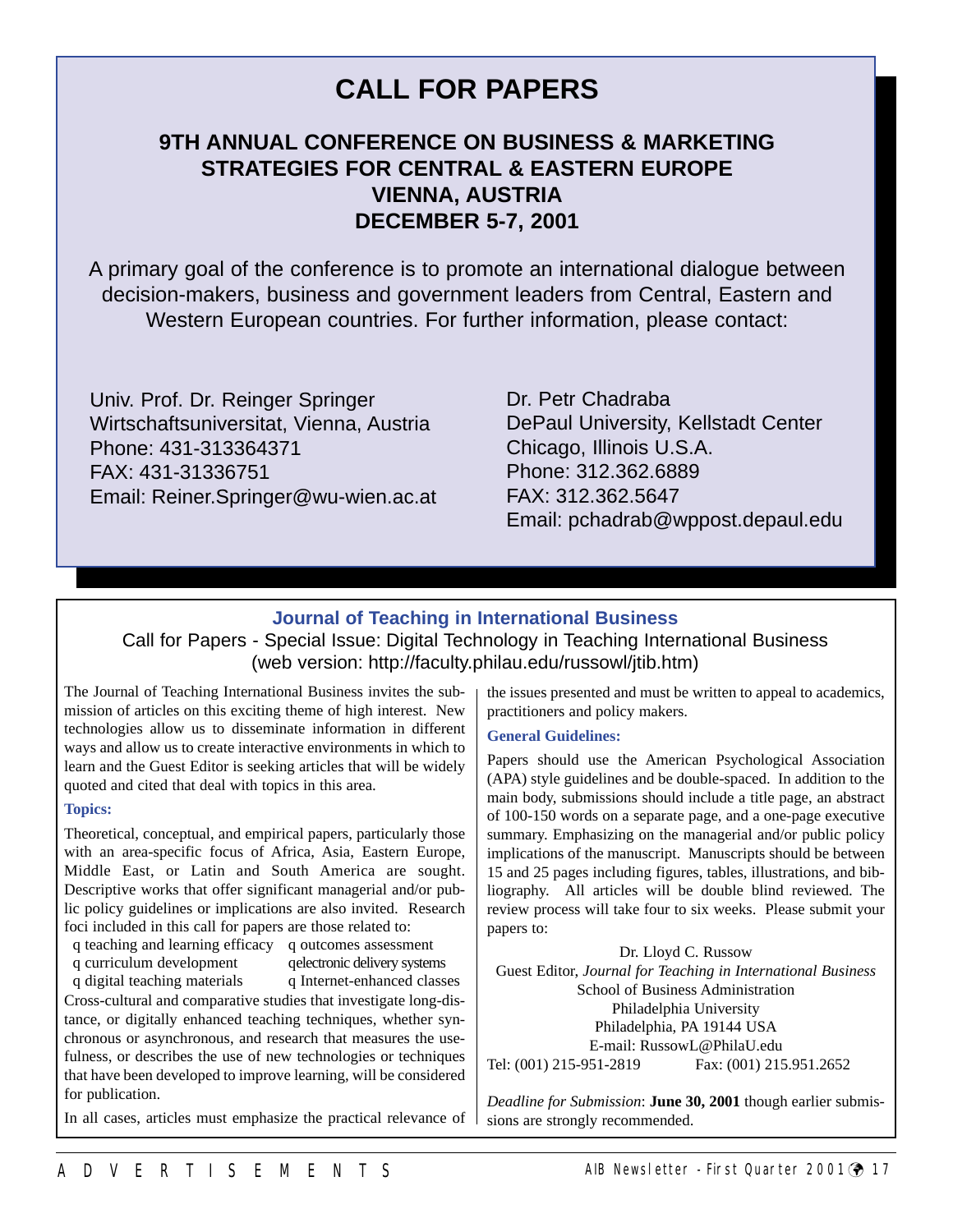

# **AIB INSTITUTIONAL MEMBERSHIP APPLICATION**

A C A D E M Y O F I N T E R N A T I O N A L B U S I N E S S

Terms of Membership: For an annual fee of US\$1,000, a school may designate two faculty members to receive AIB membership and two to receive registration at the AIB's Annual Meeting. A Ph.D. candidate may also be nominated to receive membership and meeting registration provided that he or she commits to attending the Doctoral Consortium. Each participating institution will be recognized once a year in both the AIB Newsletter and the Annual Meeting Program.

|                                                           |                                                                                                                                                                                                                                                                                                                                                                                                                                              |                                                                           |                                                               | <b>NAMES OF NOMINEES</b>                                      |                                                                                                                       |                                                 |
|-----------------------------------------------------------|----------------------------------------------------------------------------------------------------------------------------------------------------------------------------------------------------------------------------------------------------------------------------------------------------------------------------------------------------------------------------------------------------------------------------------------------|---------------------------------------------------------------------------|---------------------------------------------------------------|---------------------------------------------------------------|-----------------------------------------------------------------------------------------------------------------------|-------------------------------------------------|
| <b>INSTITUTION'S CONTACT INFORMATION</b>                  |                                                                                                                                                                                                                                                                                                                                                                                                                                              |                                                                           | Please write the names of the individuals at your institution |                                                               |                                                                                                                       |                                                 |
| Please type or print clearly and remit payment with form. |                                                                                                                                                                                                                                                                                                                                                                                                                                              |                                                                           | who will receive the benefits listed below.                   |                                                               |                                                                                                                       |                                                 |
|                                                           |                                                                                                                                                                                                                                                                                                                                                                                                                                              |                                                                           |                                                               | Attach a copy of the "Individual Membership" form on the next |                                                                                                                       |                                                 |
|                                                           |                                                                                                                                                                                                                                                                                                                                                                                                                                              |                                                                           | page for each person nominated.                               |                                                               |                                                                                                                       |                                                 |
| <b>FIRST NAME</b>                                         | <b>INITIAL</b>                                                                                                                                                                                                                                                                                                                                                                                                                               | <b>FAMILY NAME</b>                                                        |                                                               |                                                               | Check off the box for "Institutional Nominee" on the form.                                                            |                                                 |
|                                                           |                                                                                                                                                                                                                                                                                                                                                                                                                                              |                                                                           |                                                               | <b>MEMBERSHIP #1</b>                                          |                                                                                                                       |                                                 |
| POSITION TITLE                                            |                                                                                                                                                                                                                                                                                                                                                                                                                                              | ORGANIZATION                                                              |                                                               | <b>FIRST NAME</b>                                             | <b>INITIAL</b>                                                                                                        | <b>FAMILY NAME</b>                              |
| STREET ADDRESS LINE 1                                     |                                                                                                                                                                                                                                                                                                                                                                                                                                              |                                                                           |                                                               | POSITION/TITLE                                                | <b>FAX NUMBER</b>                                                                                                     |                                                 |
| STREET ADDRESS LINE 2                                     |                                                                                                                                                                                                                                                                                                                                                                                                                                              |                                                                           |                                                               | E-MAIL                                                        |                                                                                                                       |                                                 |
| <b>CITY</b>                                               | <b>STATE</b>                                                                                                                                                                                                                                                                                                                                                                                                                                 | <b>COUNTRY</b>                                                            | POSTAL CODE                                                   |                                                               |                                                                                                                       |                                                 |
|                                                           |                                                                                                                                                                                                                                                                                                                                                                                                                                              |                                                                           |                                                               | <b>MEMBERSHIP #2</b>                                          |                                                                                                                       |                                                 |
| <b>TELEPHONE</b>                                          |                                                                                                                                                                                                                                                                                                                                                                                                                                              | <b>FAX</b>                                                                |                                                               | <b>FIRST NAME</b>                                             | <b>INITIAL</b>                                                                                                        | <b>FAMILY NAME</b>                              |
| E-MAIL                                                    |                                                                                                                                                                                                                                                                                                                                                                                                                                              | PERSONAL WEB PAGE                                                         |                                                               | POSITION/TITLE                                                | FAX NUMBER                                                                                                            |                                                 |
|                                                           | Make cheques payable to the Academy of International Business.<br>Applicants outside the US must pay by credit card or remit funds by means<br>of an international money order denominated in US dollars or by a check<br>drawn upon a US bank. Foreign cheques must have micro-encoded banking                                                                                                                                              |                                                                           |                                                               | E-MAIL                                                        |                                                                                                                       |                                                 |
|                                                           | information, including the ABA routing number at the bottom of the cheque,<br>a US bank address and have the US dollar amount imprinted on them. The<br>regular annual membership dues of \$85 and the Student and Low-income<br>annual membership of \$45 in the Academy of International Business both<br>include \$40 for a one-year subscription to the Journal of International<br>Business Studies. (Federal Employer ID #23-7442958). |                                                                           |                                                               | November 16-19, 2001.                                         | Our institution nominates the following two individuals to<br>attend the AIB's Annual Meeting in Sydney, Australia on |                                                 |
|                                                           |                                                                                                                                                                                                                                                                                                                                                                                                                                              |                                                                           |                                                               |                                                               |                                                                                                                       | REGISTRATION #1 (name only if same as #1 above) |
|                                                           | You must return this form (or a copy) with your payment to ensure<br>proper recording. (Return by October 15 for the current meeting.)                                                                                                                                                                                                                                                                                                       |                                                                           |                                                               | <b>FIRST NAME</b>                                             | <b>INITIAL</b>                                                                                                        | <b>FAMILY NAME</b>                              |
|                                                           | AMOUNT PAID: \$ ____________ (Dues for ______ years)                                                                                                                                                                                                                                                                                                                                                                                         |                                                                           |                                                               | POSITION/TITLE                                                | FAX NUMBER                                                                                                            |                                                 |
| <b>METHOD OF PAYMENT:</b>                                 |                                                                                                                                                                                                                                                                                                                                                                                                                                              |                                                                           |                                                               | E-MAIL                                                        |                                                                                                                       |                                                 |
|                                                           |                                                                                                                                                                                                                                                                                                                                                                                                                                              |                                                                           |                                                               |                                                               |                                                                                                                       |                                                 |
|                                                           | Credit Card (Circle: MasterCard / VISA / AMEX / Diners / Discover)                                                                                                                                                                                                                                                                                                                                                                           |                                                                           |                                                               |                                                               |                                                                                                                       | REGISTRATION #2 (name only if same as #2 above) |
|                                                           |                                                                                                                                                                                                                                                                                                                                                                                                                                              |                                                                           |                                                               | <b>FIRST NAME</b>                                             | <b>INITIAL</b>                                                                                                        | <b>FAMILY NAME</b>                              |
| <b>Credit Card Number</b>                                 |                                                                                                                                                                                                                                                                                                                                                                                                                                              |                                                                           |                                                               | POSITION/TITLE                                                | <b>FAX NUMBER</b>                                                                                                     |                                                 |
|                                                           | Expiration Date: _____/_______                                                                                                                                                                                                                                                                                                                                                                                                               | (Month/Year)                                                              |                                                               |                                                               |                                                                                                                       |                                                 |
|                                                           |                                                                                                                                                                                                                                                                                                                                                                                                                                              |                                                                           |                                                               | E-MAIL                                                        |                                                                                                                       |                                                 |
|                                                           | Signature (if credit card payment)                                                                                                                                                                                                                                                                                                                                                                                                           |                                                                           |                                                               |                                                               | Ph.D. Nominee (Membership and 2001 Registration Fee)                                                                  |                                                 |
| MAIL TO:                                                  |                                                                                                                                                                                                                                                                                                                                                                                                                                              | Academy of International Business<br>University of Hawai'i at Manoa - CBA |                                                               | <b>FIRST NAME</b>                                             | <b>INITIAL</b>                                                                                                        | <b>FAMILY NAME</b>                              |
|                                                           | 2404 Maile Way (C-306)                                                                                                                                                                                                                                                                                                                                                                                                                       | Honolulu, HI 96822-2223 USA                                               |                                                               | POSITION/TITLE                                                | <b>FAX NUMBER</b>                                                                                                     |                                                 |
| FAX TO:                                                   | (808) 956-3261                                                                                                                                                                                                                                                                                                                                                                                                                               |                                                                           |                                                               | E-MAIL                                                        |                                                                                                                       |                                                 |
|                                                           |                                                                                                                                                                                                                                                                                                                                                                                                                                              |                                                                           |                                                               |                                                               |                                                                                                                       |                                                 |
|                                                           |                                                                                                                                                                                                                                                                                                                                                                                                                                              |                                                                           |                                                               |                                                               |                                                                                                                       |                                                 |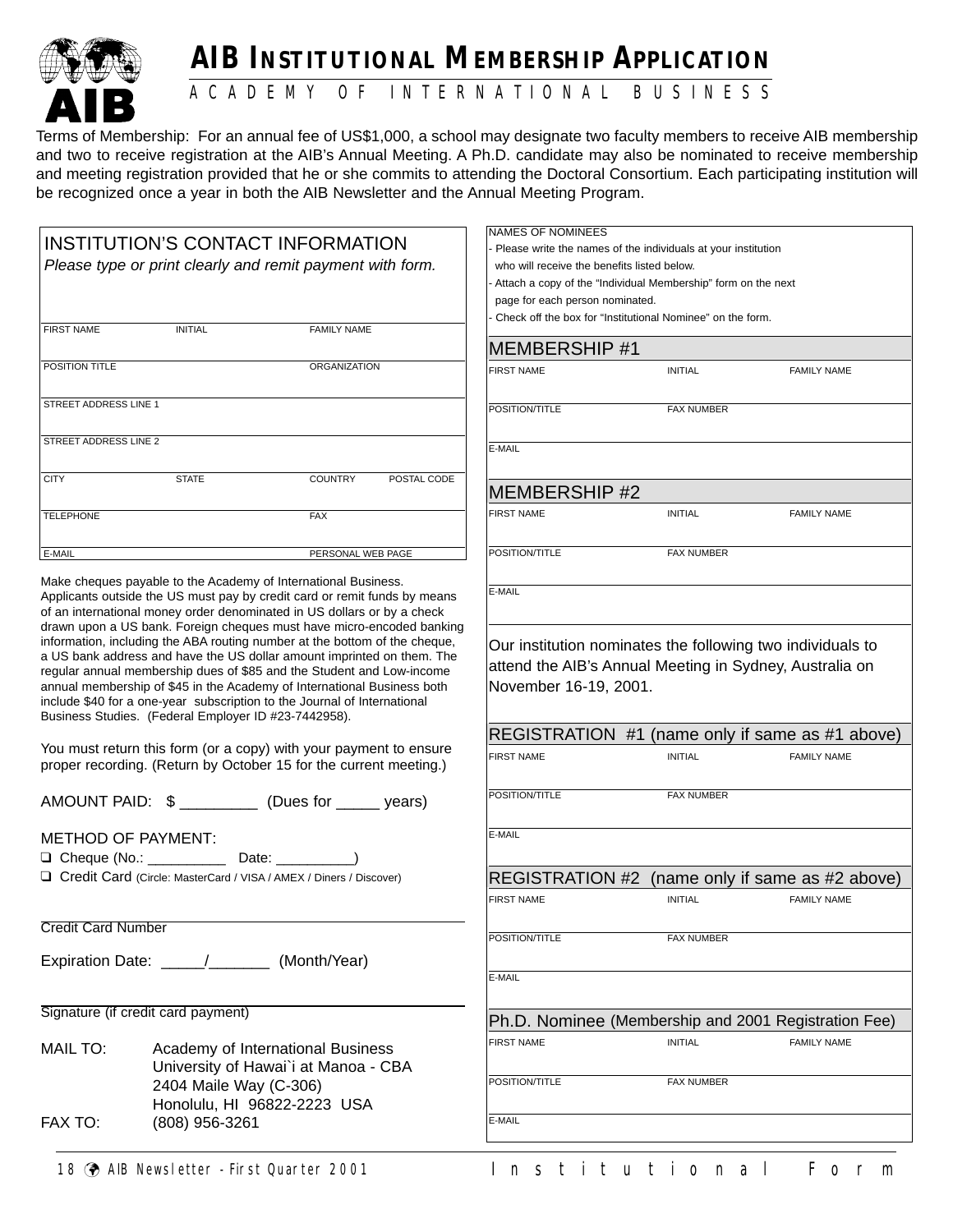Please fill in your discipline and research interests in the bxes to the right and on the reverse side. Refer to the list below to determine the appropriate codes.

Disciplines:  $\vert / \vert$   $\vert$  (also write codes on reverse side) Research Interests:

#### **DISCIPLINE & RESEARCH INTERESTCODES**

#### A. ECONOMICS

- A1 INTERNATIONAL TRADE<br>A2 THEORY OF FDI AND T
- THEORY OF FDI AND THE MNE
- A3 INDUSTRIAL ORGANIZATION
- A4 TRANSACTION COST ECONOMICS<br>A5 ECONOMIC DEVELOPMENT
- **ECONOMIC DEVELOPMENT**
- A6 ECONOMIC INTEGRATION
- A7 ECONOMICS OF INNOVATION & TECHNOLOGICAL TRANSFER
- A8 OTHER . . . . . . . .

#### B. FINANCE

- B1 COST OF CAPITAL & FINANCIAL STRUCTURE
- **B2** CAPITAL BUDGETING
- **B3** INTERNATIONAL FINANCIAL MARKETS
- B4 FOREIGN EXCHANGE MANAGEMENT
- **B5** INVESTMENT APPRAISAL<br>**B6** TRANSEER PRICING ISSE
- **TRANSFER PRICING ISSUES**
- **B7** OTHER . . . . . . . .

#### C. ACCOUNTING & TAXATION

- C1 COMPARATIVE ACCOUNTING SYSTEMS & PRACTICES
- C2 INTERNATIONAL FINANCIAL REPORTING<br>C3 MEASUREMENT ISSUES (E.G., CURREN)
- MEASUREMENT ISSUES (E.G., CURRENCY TRANSLATION, INFLATION EFFECTS)
- C4 INTERNATIONAL MANAGEMENT ACCOUNTING
- C5 PERFORMANCE EVALUATION & CONTROL
- C6 AUDITING
- C7 INTERNATIONAL TAXATION
- C8 OTHER . . . . . . . .

#### D. ORGANIZATION

- D1 ORGANIZATIONAL STRUCTURE
- D2 THE SOCIOLOGY OF ORGANIZATIONS
- D3 DECISION-TAKING STRUCTURES, HQ-SUBSIDIARY RELATIONS
- D4 INTER-FIRM ORGANIZATIONS (JV, ALLIANCES, NETWORKING)
- D5 COMPARATIVE ORGANIZATIONAL STUDIES
- **D6** OTHER . . . . . . . .

#### E. MANAGEMENT

- E1 COMPARATIVE MANAGEMENT
- E2 CROSS-CULTURAL MANAGEMENT
- E3 MANAGEMENT & INFORMATION SYSTEMS (PLANNING, STRATEGY, CONTROL, INFORMATION)
- E4 MANAGEMENT OF TECHNOLOGY
- E5 PRODUCTION/SOURCING OPERATIONS MANAGEMENT
- E6 MANAGEMENT OF RISK
- E7 ENTREPRENEURSHIP
- E8 OTHER . . . . . . .

#### F. BUSINESS POLICY

- F1 BUSINESS STRATEGY
- F2 BUSINESS/GOVERNMENT INTERACTION
- F3 BUSINESS & THE ENVIRONMENT
- F4 BUSINESS POLICY & DEVELOPING COUNTRIES
- F5 GLOBAL COMPETITION & MARKETS
- **F6** OTHER . . . . . . . .
- G. MARKETING
	- G1 COMPARATIVE MARKETING
	- G2 INTERNATIONAL MARKETING MANAGEMENT & STRATEGY
	- G3 CROSS-NATIONAL CONSUMER & INDUSTRIAL BEHAVIOR
	- G4 INT'L PRODUCT/PROM/PRICING/DIST STRATEGY
	- G5 EXPORT/IMPORT: FOREIGN MARKET ENTRY MODES
	- **G6 OTHER . . . . . . .**

#### H. HUMAN RESOURCES & INDUSTRIAL RELATIONS

- HUMAN RESOURCES (INCL PERSONNEL) MANAGEMENT
- H2 COMPARATIVE IR SYSTEMS
- H3 DISPUTE RESOLUTION
- H4 LABOR/MANAGEMENT ISSUES (INCL WAGE NEGOTIATIONS)
- H5 EMPLOYMENT EFFECTS OF FDI & MNE ACTIVITY
- H6 RECRUITING & TRAINING ISSUES
- OTHER . . . . . . . .

#### **DISCIPLINE & RESEARCH INTERESTCODES** I. LAW I1 LAW OF CONTRACT **I2 INTERNATIONAL PROPERTY LAW**<br>**I3 EXTRA-TERRITORIALITY** EXTRA-TERRITORIALITY 14 FOREIGN INVESTMENT LAWS **I5 INVESTMENT GUARANTEES & DISPUTE SETTLEMENTS**<br>**I6 NEGOTIATION & BARGAINING PROCEDURES I6 NEGOTIATION & BARGAINING PROCEDURES**<br>17 INT'L TRADE LAW & INT'L OPGANIZATIONS INT'L TRADE LAW & INT'L ORGANIZATIONS I8 CODES OF CONDUCT I9 OTHER . . . . . . . . J. INTERNATIONAL RELATIONS AND POLITICAL SCIENCE **J1 POLITICAL RISK ASSESSMENT & MANAGEMENT** J2 INTER-GOVERNMENT RELATIONS J3 ISSUES OF SOVEREIGNTY, HEGEMONY & DEPENDENCE **J4 POLITICAL ASPECTS OF MNE ACTIVITY, BUREAUCRACIES**

- J5 MNES & DISTRIBUTION POWER
- J6 PRESSURE GROUPS, PUBLIC AFFAIRS, PUBLIC OPINION
- J7 OTHER . . . . . . . .
- K. SOCIAL ISSUES
	- K1 ENVIRONMENT & POLLUTION
	- **K2 CONSUMER PROTECTION**
	- K3 INCOME DISTRIBUTION
	- **K4 SOUTH AFRICA**
	- K5 CULTURAL IMPACT OF MNES
	- K6 OTHER . . . . . . . .

#### L. ECONOMIC & BUSINESS HISTORY

- L1 ECONOMIC HISTORY
- L2 BUSINESS HISTORY (GENERAL)
- L3 BUSINESS HISTORY (COMPANY SPECIFIC)
- L4 HISTORY OF FDI & THE MNE
- L5 OTHER . . . . . . . .
- M. COUNTRY OR AREA STUDY
	- **M1 NORTH AMERICA**
	- M2 LATIN AMERICA
	- M3 EUROPE
	- M4 JAPAN
	- M5 OTHER ASIA & PACIFIC
	- M6 AFRICA & MIDDLE EAST
		- (IF INTEREST IN COMPARATIVE STUDIES, PLEASE INDICATE HERE BY
			- INDICATING 2 OR MORE AREAS, E.G., NORTH AMER/JAPAN AS M1/4)
	- **M7 OTHER . . . . . . . .**
- N. INDUSTRY/SECTORIAL STUDY
	- N1 PRIMARY

D i s c i p l i n e C o d e s AIB Newsletter - First Quarter 2001<sup>1</sup> 19

N2 SECONDARY

O. POLICY-ORIENTED STUDY O1 COST-BENEFIT ANALYSIS

- N3 SERVICE (IF INTERESTED IN PARTICULAR SECTORS, E.G., PHARMA-CEUTICAL, BANKING, PLEASE STATE)
- N4 ELECTRONIC COMMERCE

O3 INVESTMENT INCENTIVES O4 PERFORMANCE REQUIREMENTS O5 NATIONALIZATION, EXPROPRIATION, ETC.

O6 OTHER . . . . . . . .

P1 PEDAGOGIC ISSUES P2 CURRICULA & SYLLABI P3 EDUCATION & IB

P5 CASE STUDIES P6 TEACHER TRAINING IN IB **P7 OTHER . . . . . . . .** 

Q2 . . . . . . . . . . . .

P. EDUCATION & IB

Q1

**O2 FOREIGN DIRECT INVESTMENT POLICY** 

P4 RESEARCH METHODOLOGY IN IB

Q. RESEARCH AREAS NOT COVERED BY GROUPINGS